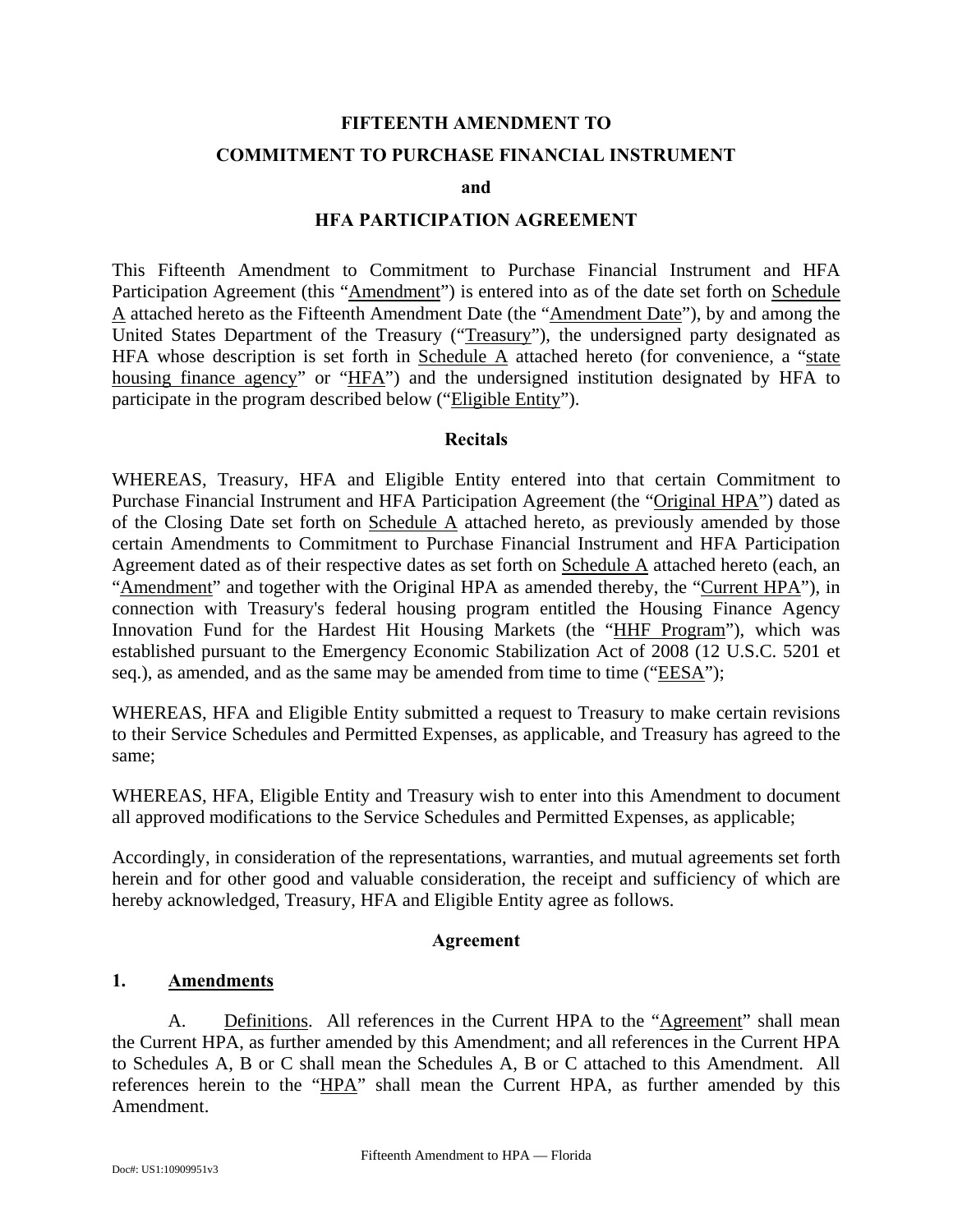B. Schedule A. Schedule A attached to the Current HPA is hereby deleted in its entirety and replaced with Schedule A attached to this Amendment.

C. Schedule B. Schedule B attached to the Current HPA is hereby deleted in its entirety and replaced with Schedule B attached to this Amendment.

D. Schedule C. Schedule C attached to the Current HPA is hereby deleted in its entirety and replaced with Schedule C attached to this Amendment.

## **2. Representations, Warranties and Covenants**

A. HFA and Eligible Entity. HFA and Eligible Entity, each for itself, make the following representations, warranties and covenants to Treasury and the truth and accuracy of such representations and warranties and compliance with and performance of such covenants are continuing obligations of HFA and Eligible Entity, each as to itself. In the event that any of the representations or warranties made herein cease to be true and correct or HFA or Eligible Entity breaches any of its covenants made herein, HFA or Eligible Entity, as the case may be, agrees to notify Treasury immediately and the same shall constitute an Event of Default under the HPA.

(1) HFA and Eligible Entity each hereby certifies, represents and warrants as of the date hereof that each of the representations and warranties of HFA or Eligible Entity, as applicable, contained in the HPA are true, correct, accurate and complete in all material respects as of the date hereof. All covenants of HFA or Eligible Entity, as applicable, contained in the HPA shall remain in full force and effect and neither HFA, nor Eligible Entity is in breach of any such covenant.

(2) Eligible Entity has the full corporate power and authority to enter into, execute, and deliver this Amendment and any other closing documentation delivered to Treasury in connection with this Amendment, and to perform its obligations hereunder and thereunder.

(3) HFA has the full legal power and authority to enter into, execute, and deliver this Amendment and any other closing documentation delivered to Treasury in connection with this Amendment, and to perform its obligations hereunder and thereunder.

## **3. Miscellaneous**

A. The recitals set forth at the beginning of this Amendment are true and accurate and are incorporated herein by this reference.

B. Capitalized terms used but not defined herein shall have the meanings ascribed to them in the HPA.

C. Any provision of the HPA that is determined to be prohibited or unenforceable in any jurisdiction shall, as to such jurisdiction, be ineffective to the extent of such prohibition or unenforceability without invalidating the remaining provisions of the HPA, and no such prohibition or unenforceability in any jurisdiction shall invalidate such provision in any other jurisdiction.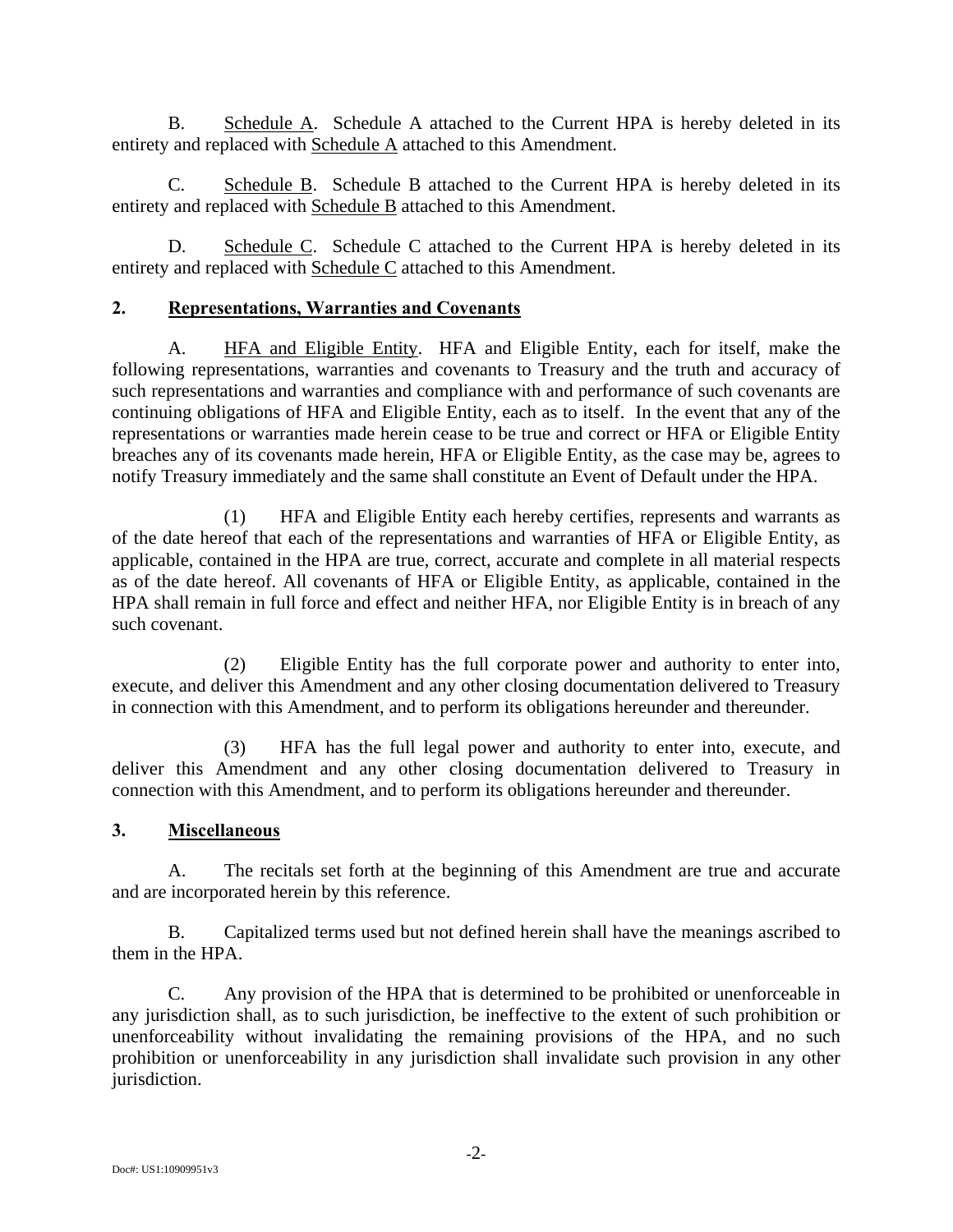D. This Amendment may be executed in two or more counterparts (and by different parties on separate counterparts), each of which shall be deemed an original, but all of which together shall constitute one and the same instrument. Facsimile or electronic copies of this Amendment and any other closing documentation delivered in connection therewith, shall be treated as originals for all purposes.

## [SIGNATURE PAGE FOLLOWS; REMAINDER OF PAGE INTENTIONALLY LEFT BLANK]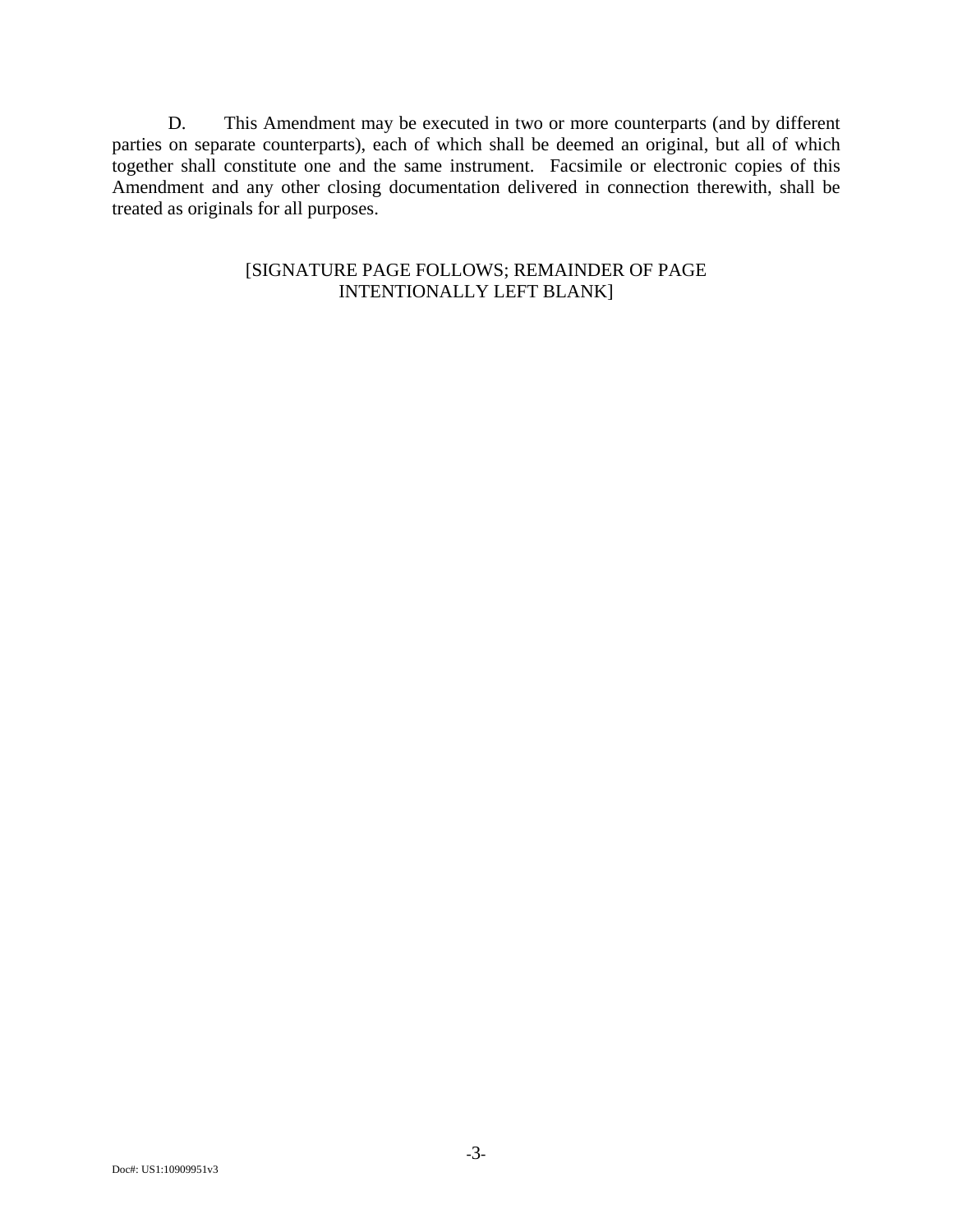**In Witness Whereof**, HFA, Eligible Entity and Treasury by their duly authorized officials hereby execute and deliver this Amendment as of the Amendment Date.

#### **HFA**: **TREASURY**:

FLORIDA HOUSING FINANCE CORPORATION

UNITED STATES DEPARTMENT OF THE **TREASURY** 

By: /s/ Stephen P. Auger By: Name: Stephen P. Auger Name: Mark McArdle

Title: Executive Director Title: Deputy Assistant Secretary for Financial Stability

#### **ELIGIBLE ENTITY**:

FLORIDA HOUSING FINANCE **CORPORATION** 

By: /s/ Stephen P. Auger Name: Stephen P. Auger Title: Executive Director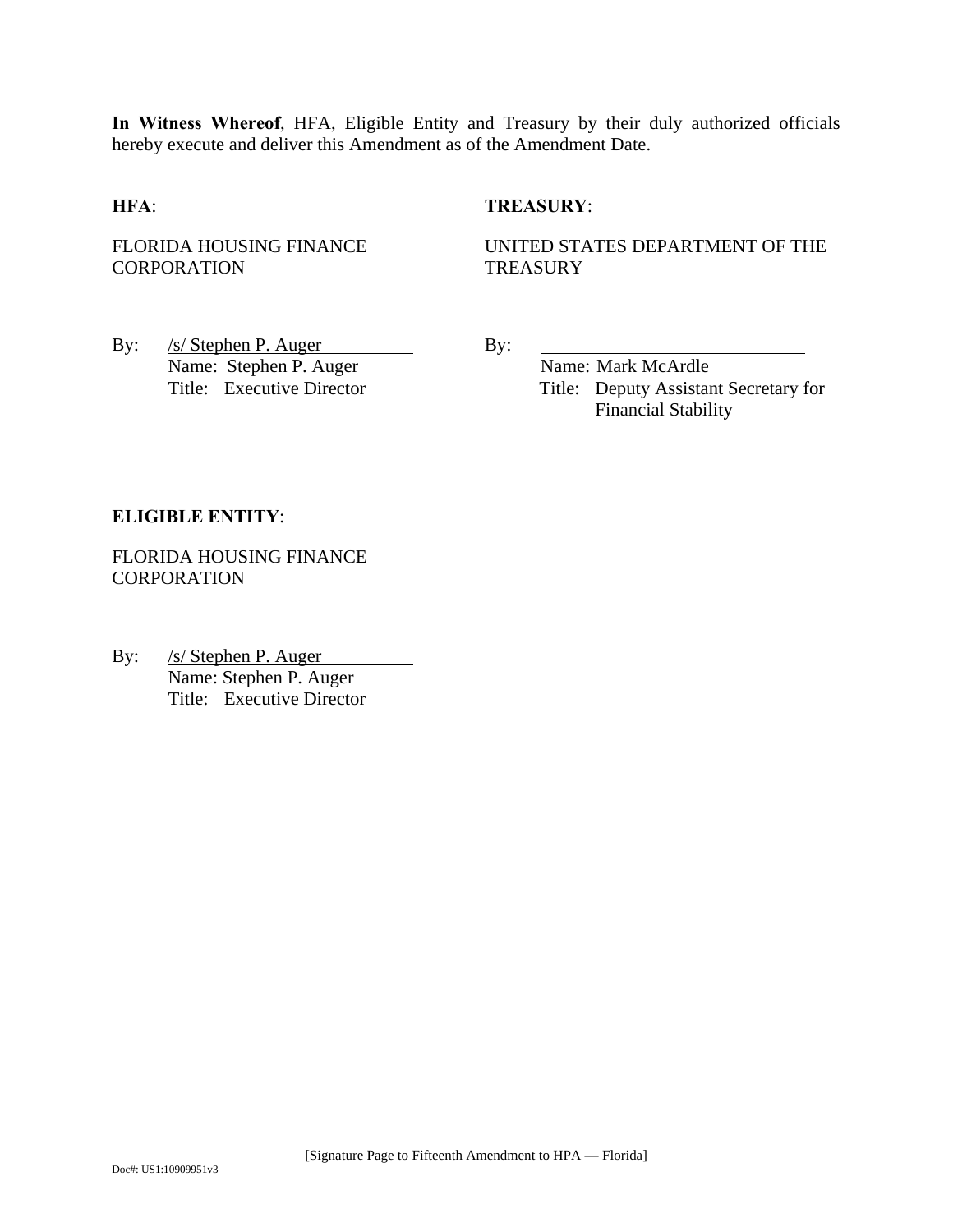# **EXHIBITS AND SCHEDULES**

Schedule A Basic Information<br>Schedule B Service Schedules

Schedule B Service Schedules<br>Schedule C Permitted Expenses

Permitted Expenses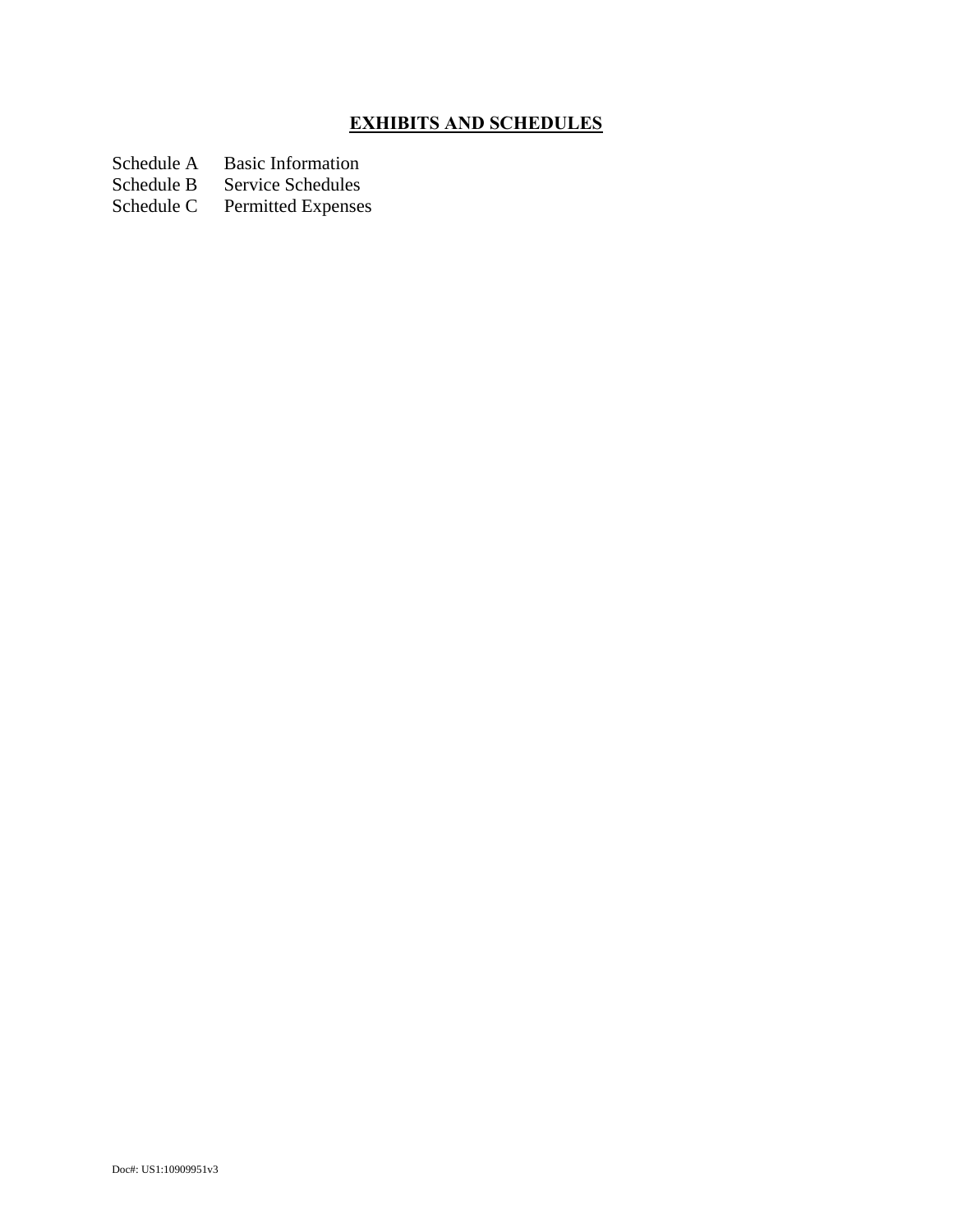## **SCHEDULE A**

## **BASIC INFORMATION**

| <b>Eligible Entity Information:</b>     |                                                                                                                                                                                                        |
|-----------------------------------------|--------------------------------------------------------------------------------------------------------------------------------------------------------------------------------------------------------|
| Name of the Eligible Entity:            | Florida Housing Finance Corporation <sup>1</sup>                                                                                                                                                       |
| Corporate or other organizational form: | a public corporation and a public body corporate and<br>politic, established and existing under the Florida<br>Housing Finance Corporation Act, as amended,<br>Chapter 420, Part V, Florida Statutes.  |
| Jurisdiction of organization:           | Florida                                                                                                                                                                                                |
| Notice Information:                     |                                                                                                                                                                                                        |
| <b>HFA</b> Information:                 |                                                                                                                                                                                                        |
| Name of HFA:                            | Florida Housing Finance Corporation                                                                                                                                                                    |
| Organizational form:                    | a public corporation and a public body corporate and<br>politic, established and existing under the Florida<br>Housing Finance Corporation Act, as amended,<br>Chapter 420m, Part V, Florida Statutes. |
| Date of Application:                    | April 16, 2010                                                                                                                                                                                         |
| Date of Action Plan:                    | September 1, 2010                                                                                                                                                                                      |
| Notice Information:                     | Same as notice information for Eligible Entity.                                                                                                                                                        |
|                                         |                                                                                                                                                                                                        |

 $\frac{1}{1}$  References in the Agreement to the term "HFA" shall mean the Florida Housing Finance Corporation, in its capacity as HFA as such term is used in the Agreement; and references in the Agreement to the term "Eligible Entity" shall mean the Florida Housing Finance Corporation, in its capacity as Eligible Entity as such term is used in the Agreement.

Notwithstanding anything to the contrary in the Agreement, (A) for purposes of Section 4(G) thereof, annual audited financial statements shall be due no later than one hundred eighty (180) days after the end of Florida Housing Finance Corporation's fiscal year, and (B) for purposes of Section 7 thereof, the powers and authority of Florida Housing Finance Corporation shall be governed by and construed in accordance with the laws of the State of Florida.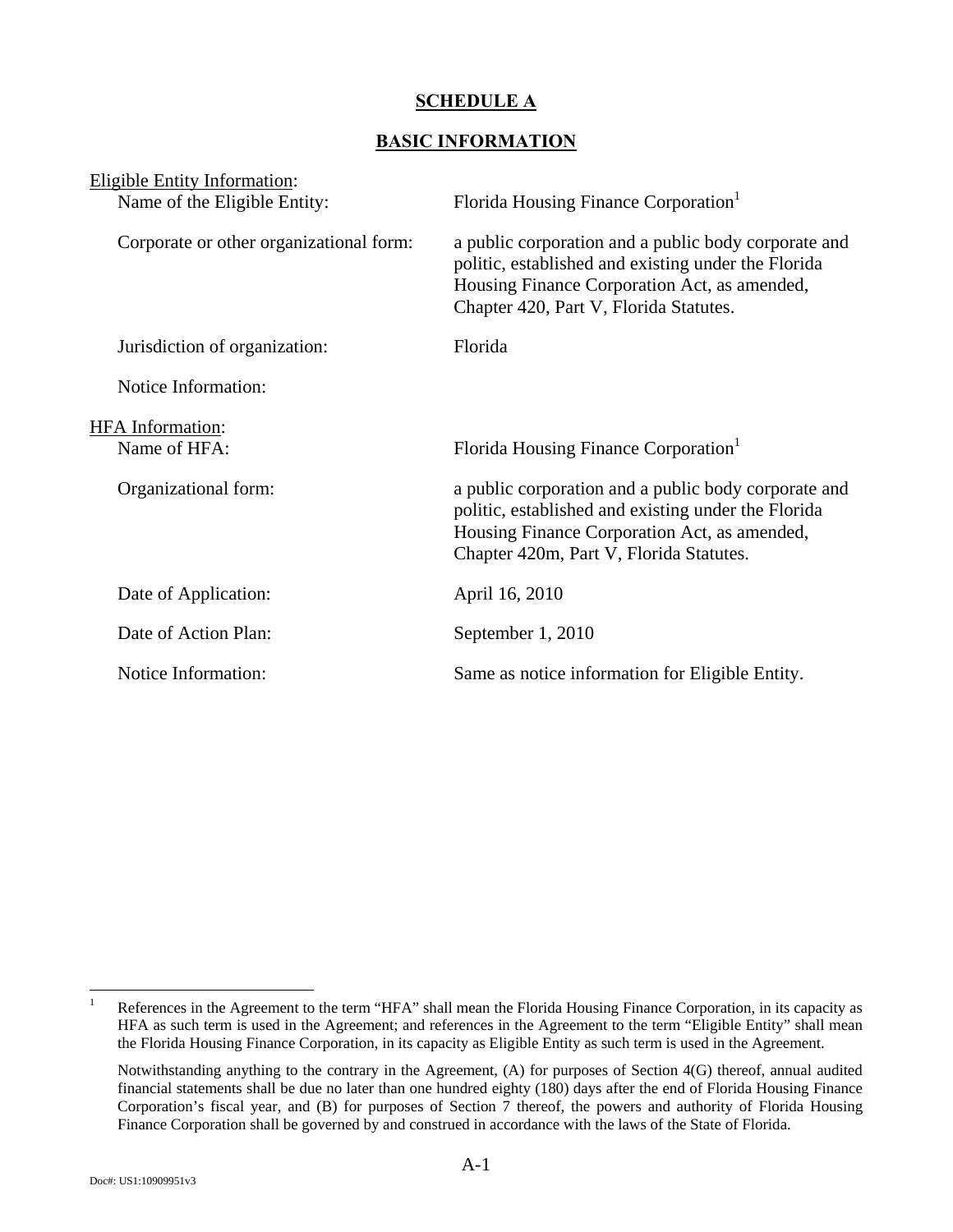| <b>Program Participation Cap:</b>                                                   | \$1,135,735,674.00                                                                                                                                     |
|-------------------------------------------------------------------------------------|--------------------------------------------------------------------------------------------------------------------------------------------------------|
| Portion of Program Participation Cap<br><b>Representing Original HHF Funds:</b>     | \$418,000,000.00                                                                                                                                       |
| Portion of Program Participation Cap<br><b>Representing Unemployment HHF Funds:</b> | \$238,864,755.00                                                                                                                                       |
| Rounds 1-4 Funding Allocation:                                                      | \$1,057,839,136.00                                                                                                                                     |
| Round 5 Funding Allocation:                                                         | \$77,896,538.00                                                                                                                                        |
| Permitted Expenses:                                                                 | \$124,891,404.00                                                                                                                                       |
| <b>Closing Date:</b>                                                                | June 23, 2010                                                                                                                                          |
| <b>First Amendment Date:</b>                                                        | September 23, 2010                                                                                                                                     |
| <b>Second Amendment Date:</b>                                                       | September 29, 2010                                                                                                                                     |
| Third Amendment Date:                                                               | December 16, 2010                                                                                                                                      |
| <b>Fourth Amendment Date:</b>                                                       | March 31, 2011                                                                                                                                         |
| <b>Fifth Amendment Date:</b>                                                        | May 30, 2012                                                                                                                                           |
| <b>Sixth Amendment Date:</b>                                                        | September 28, 2012                                                                                                                                     |
| <b>Seventh Amendment Date:</b>                                                      | April 25, 2013                                                                                                                                         |
| <b>Eighth Amendment Date:</b>                                                       | September 20, 2013                                                                                                                                     |
| Ninth Amendment Date:                                                               | July 11, 2014                                                                                                                                          |
| <b>Tenth Amendment Date:</b>                                                        | January 29, 2015                                                                                                                                       |
| <b>Eleventh Amendment Date:</b>                                                     | April 21, 2015                                                                                                                                         |
| <b>Twelfth Amendment Date:</b>                                                      | September 29, 2015                                                                                                                                     |
| Thirteenth Amendment Date:                                                          | May 3, 2016                                                                                                                                            |
| <b>Fourteenth Amendment Date:</b>                                                   | August 31, 2016                                                                                                                                        |
| <b>Fifteenth Amendment Date:</b>                                                    | November 18, 2016                                                                                                                                      |
| <b>Eligible Entity Depository Account Information:</b>                              | See account information set forth in the<br>Depository Account Control Agreement between<br>Treasury and Eligible Entity regarding the HHF<br>Program. |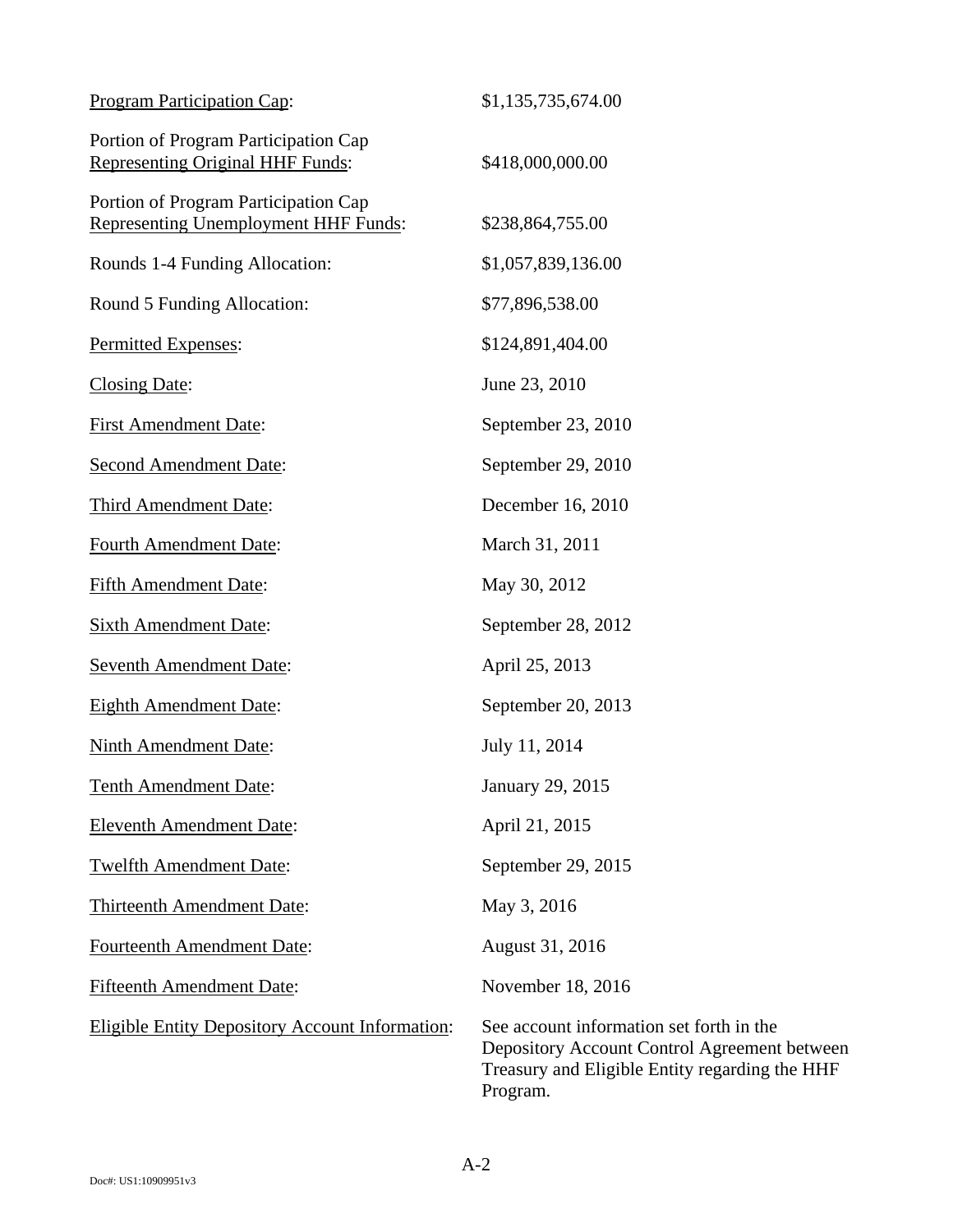#### **SCHEDULE B**

#### **SERVICE SCHEDULES**

The Service Schedules attached as Schedule B to the Current HPA are hereby deleted in their entirety and replaced with the attached Service Schedules (numbered sequentially as Service Schedule B-1, Service Schedule B-2, et. seq.), which collectively comprise Schedule B to the HPA.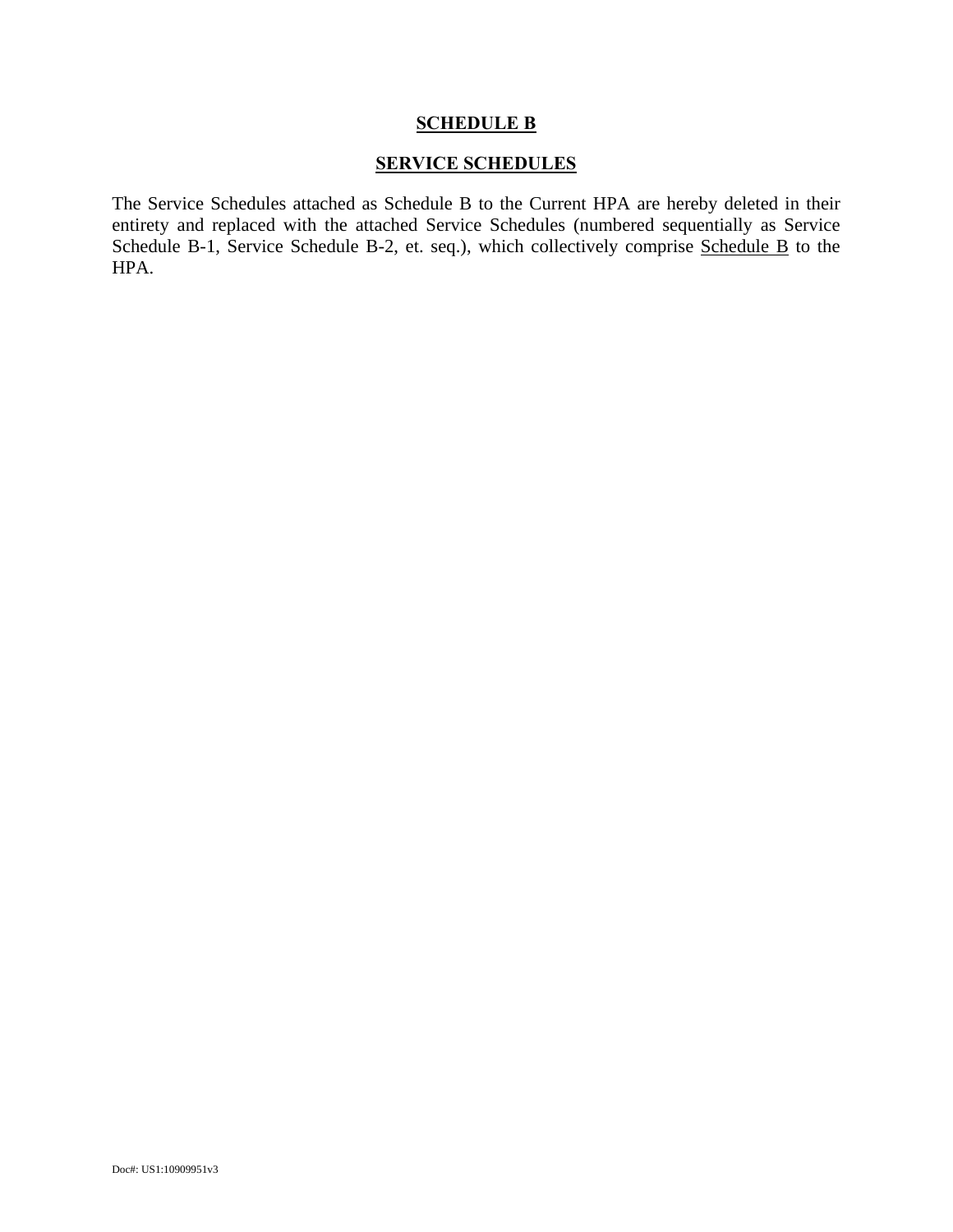## **Florida Hardest Hit Fund Unemployment Mortgage Assistance Program Summary Guidelines**

| 1. | <b>Program Overview</b>         | The Unemployment Mortgage Assistance Program ("UMAP"<br>or the "Program") focuses on the creation of a sustainable<br>solution to keep Florida unemployed or substantially<br>underemployed homeowners in their current homes by<br>helping those who are struggling to make their current<br>mortgage payments because of hardships sustained since<br>purchasing the home. The Florida Housing Finance<br>Corporation ("Florida Housing") will use HHF funds to pay<br>up to twelve $(12)$ months of the mortgage payments on behalf<br>of a qualified homeowner based on the criteria and<br>requirements of each servicer. HHF funds will be used to pay,<br>directly to the first mortgage loan servicer, the monthly<br>mortgage payment (principal and interest plus any required<br>escrow payments, such as taxes and insurance) required under<br>the first mortgage loan. This will provide a reasonable period<br>of time for homeowners to become re-employed at a salary<br>that is sufficient for them to either resume making full<br>mortgage payments or qualify for a mortgage modification<br>that will lower the payments on the mortgage to an affordable<br>level. Alternatively, borrowers who have suffered a financial<br>hardship due to death, divorce or disability will have a<br>reasonable time to mitigate their hardship sufficient for them<br>to either resume making full mortgage payments or qualify<br>for a mortgage modification that will lower the payments on<br>the mortgage to an affordable level. |
|----|---------------------------------|----------------------------------------------------------------------------------------------------------------------------------------------------------------------------------------------------------------------------------------------------------------------------------------------------------------------------------------------------------------------------------------------------------------------------------------------------------------------------------------------------------------------------------------------------------------------------------------------------------------------------------------------------------------------------------------------------------------------------------------------------------------------------------------------------------------------------------------------------------------------------------------------------------------------------------------------------------------------------------------------------------------------------------------------------------------------------------------------------------------------------------------------------------------------------------------------------------------------------------------------------------------------------------------------------------------------------------------------------------------------------------------------------------------------------------------------------------------------------------------------------------------------------------------------------|
| 2. | <b>Program Goals</b>            | Preserving homeownership.<br>٠<br>Protecting home values.                                                                                                                                                                                                                                                                                                                                                                                                                                                                                                                                                                                                                                                                                                                                                                                                                                                                                                                                                                                                                                                                                                                                                                                                                                                                                                                                                                                                                                                                                          |
| 3. | <b>Target Population/ Areas</b> | To determine geographic targeting for employment-related<br>HHF funding, Florida Housing carried out an analysis of data,<br>relying on data similar to that used by Treasury to allocate<br>funding, to determine the hardest hit areas of the state.<br>Florida Housing evaluated three measures across all sixty-<br>seven Florida counties - housing price decline from peak<br>prices, unemployment rate and seriously delinquent mortgage<br>loans – and then combined ratios for each to create an<br>allocation methodology that will guide how funding is<br>geographically targeted. The majority of the HHF funds will<br>be allocated to those counties that were determined to be                                                                                                                                                                                                                                                                                                                                                                                                                                                                                                                                                                                                                                                                                                                                                                                                                                                     |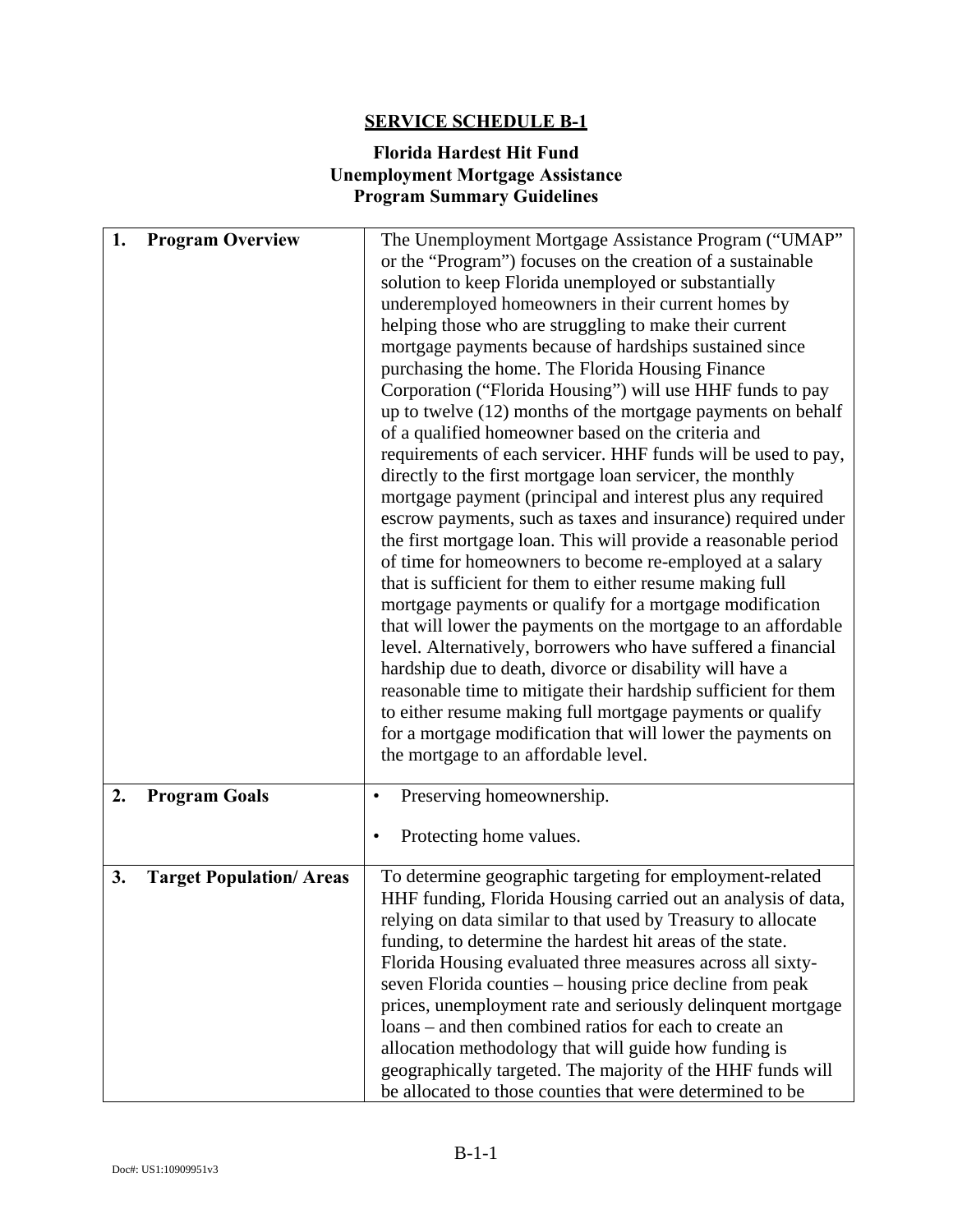|    |                                                                            | hardest hit, although there will be funds available to all sixty-<br>seven counties.                                                                                                                                                                                                                                                                                                                                                                                                                                                                                                                                                                                |
|----|----------------------------------------------------------------------------|---------------------------------------------------------------------------------------------------------------------------------------------------------------------------------------------------------------------------------------------------------------------------------------------------------------------------------------------------------------------------------------------------------------------------------------------------------------------------------------------------------------------------------------------------------------------------------------------------------------------------------------------------------------------|
| 4. | <b>Program Allocation</b><br>(Excluding<br><b>Administrative Expenses)</b> | \$264,509,247                                                                                                                                                                                                                                                                                                                                                                                                                                                                                                                                                                                                                                                       |
| 5. | <b>Borrower Eligibility</b><br>Criteria                                    | Borrower must be a legal U.S. citizen or lawful permanent<br>٠<br>resident.                                                                                                                                                                                                                                                                                                                                                                                                                                                                                                                                                                                         |
|    |                                                                            | At least one borrower must be able to document that he or<br>$\bullet$<br>she is unemployed or substantially underemployed and<br>must provide a financial hardship affidavit. A borrower<br>and/or co- borrower who suffers a hardship that has<br>resulted in a loss of income of at least 10% will be<br>considered "substantially underemployed". Alternatively,<br>an applicant who is able to document a financial hardship<br>due to a qualifying death, divorce or disability will be<br>required to provide a financial hardship affidavit with<br>appropriate documentation as to the cause of their<br>hardship, as specified in the program guidelines. |
|    |                                                                            | The maximum borrower(s) income level for participation<br>$\bullet$<br>will be 140% of the Area Median Income (AMI).                                                                                                                                                                                                                                                                                                                                                                                                                                                                                                                                                |
|    |                                                                            | The total housing expense (PITIA) must exceed 31% of<br>٠<br>the total gross income of the borrower(s).                                                                                                                                                                                                                                                                                                                                                                                                                                                                                                                                                             |
|    |                                                                            | Borrowers who have unencumbered liquid assets or cash<br>$\bullet$<br>reserves (not including retirement or qualified education<br>plans) equal to or exceeding three times the total monthly<br>mortgage payment (including tax and insurance payments)<br>or \$5,000, whichever is greater, must first use those assets<br>above such amount towards mortgage payments before<br>being eligible for HHF funds.                                                                                                                                                                                                                                                    |
| 6. | <b>Property/Loan Eligibility</b><br><b>Criteria</b>                        | The property must be a single-family home, a<br>$\bullet$<br>condominium unit, a townhome, a manufactured or mobile<br>home on foundation permanently affixed to real estate<br>owned by the borrower, or a two-four family dwelling unit<br>of which one unit is occupied by the mortgagor as his or<br>her principal residence.                                                                                                                                                                                                                                                                                                                                   |
|    |                                                                            | The property must be the borrower's principal residence,<br>$\bullet$<br>be located in Florida, and not be abandoned, vacant or<br>condemned.                                                                                                                                                                                                                                                                                                                                                                                                                                                                                                                       |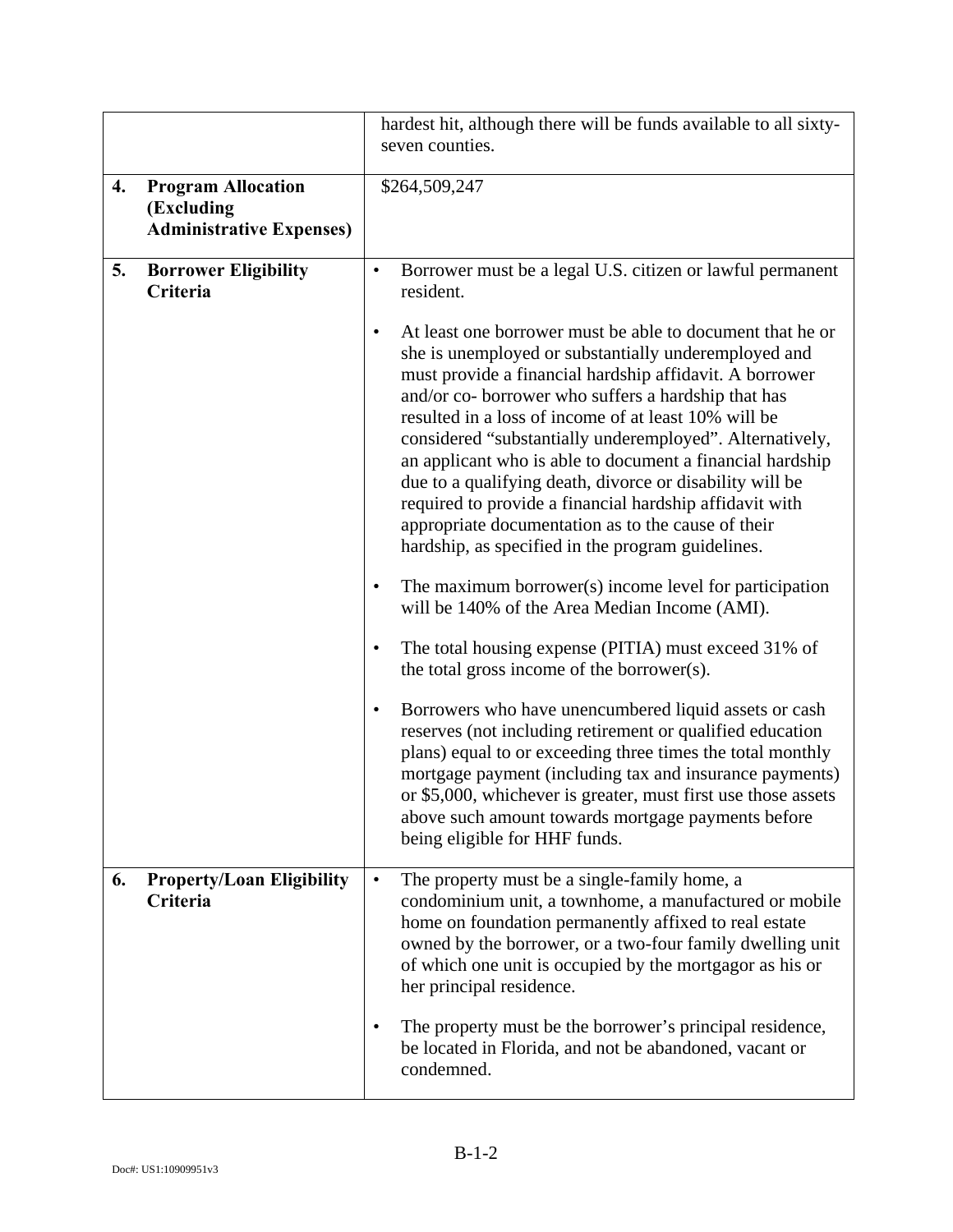|    |                                 | The outstanding principal balance of the first mortgage<br>$\bullet$<br>must be \$400,000 or less at the time of application,<br>regardless of number of dwelling units.                                                                                                                                                                                                                                                                                                                                                                                                                                                                              |
|----|---------------------------------|-------------------------------------------------------------------------------------------------------------------------------------------------------------------------------------------------------------------------------------------------------------------------------------------------------------------------------------------------------------------------------------------------------------------------------------------------------------------------------------------------------------------------------------------------------------------------------------------------------------------------------------------------------|
| 7. | <b>Program Exclusions</b>       | Applicants who have voluntarily left work without good<br>$\bullet$<br>cause or have been discharged by the employing unit for<br>misconduct connected with his or her work, based on a<br>finding by the Department of Economic Opportunity.<br>Bankruptcies that have not been discharged or dismissed.<br>٠                                                                                                                                                                                                                                                                                                                                        |
|    |                                 | The borrower may not have an ownership interest in more<br>٠<br>than one property other than his or her primary residence.                                                                                                                                                                                                                                                                                                                                                                                                                                                                                                                            |
|    |                                 | The servicer is not required to accept mortgage assistance<br>$\bullet$<br>payments if a notice of trustee/sheriff sale has been<br>recorded and the trustee/sheriff sale is scheduled less than<br>seven days from date the servicer is notified of borrower<br>approval by the HFA.                                                                                                                                                                                                                                                                                                                                                                 |
| 8. | <b>Structure of Assistance</b>  | HHF funds under UMAP will be made available to<br>homeowners in the form of a zero-percent interest, non-<br>recourse, forgivable loan. This loan will be evidenced by a<br>note and mortgage in favor of Florida Housing. The HHF<br>loan is forgivable and will be for a period of five and a half<br>(5.5) years. The first 20% of the loan will be forgiven<br>eighteen (18) months after the loan closing. The remainder of<br>the loan will be forgiven 20% per year annually thereafter.                                                                                                                                                       |
|    |                                 | If the homeowner sells the home during any part of the loan<br>term, the remaining principal balance will be due to Florida<br>Housing in the event there are sufficient equity proceeds from<br>the sale. If there is not enough equity in the home to repay the<br>entire amount due, Florida Housing will forgive the excess<br>portion or all of the remaining principal balance so as to not<br>create additional hardships on the seller at closing. Any loans<br>repaid will be recycled back into the Program and used to<br>provide assistance to additional homeowners for the duration<br>of the Program in accordance with the Agreement. |
| 9. | <b>Per Household Assistance</b> | Estimated Median Amount Mortgage Payments - \$12,000                                                                                                                                                                                                                                                                                                                                                                                                                                                                                                                                                                                                  |
|    |                                 | Maximum Amount $-$ \$24,000                                                                                                                                                                                                                                                                                                                                                                                                                                                                                                                                                                                                                           |
|    |                                 | Borrowers who have previously received HHF assistance<br>and were not involuntarily terminated and borrowers who<br>are currently receiving HHF assistance and remain in good                                                                                                                                                                                                                                                                                                                                                                                                                                                                         |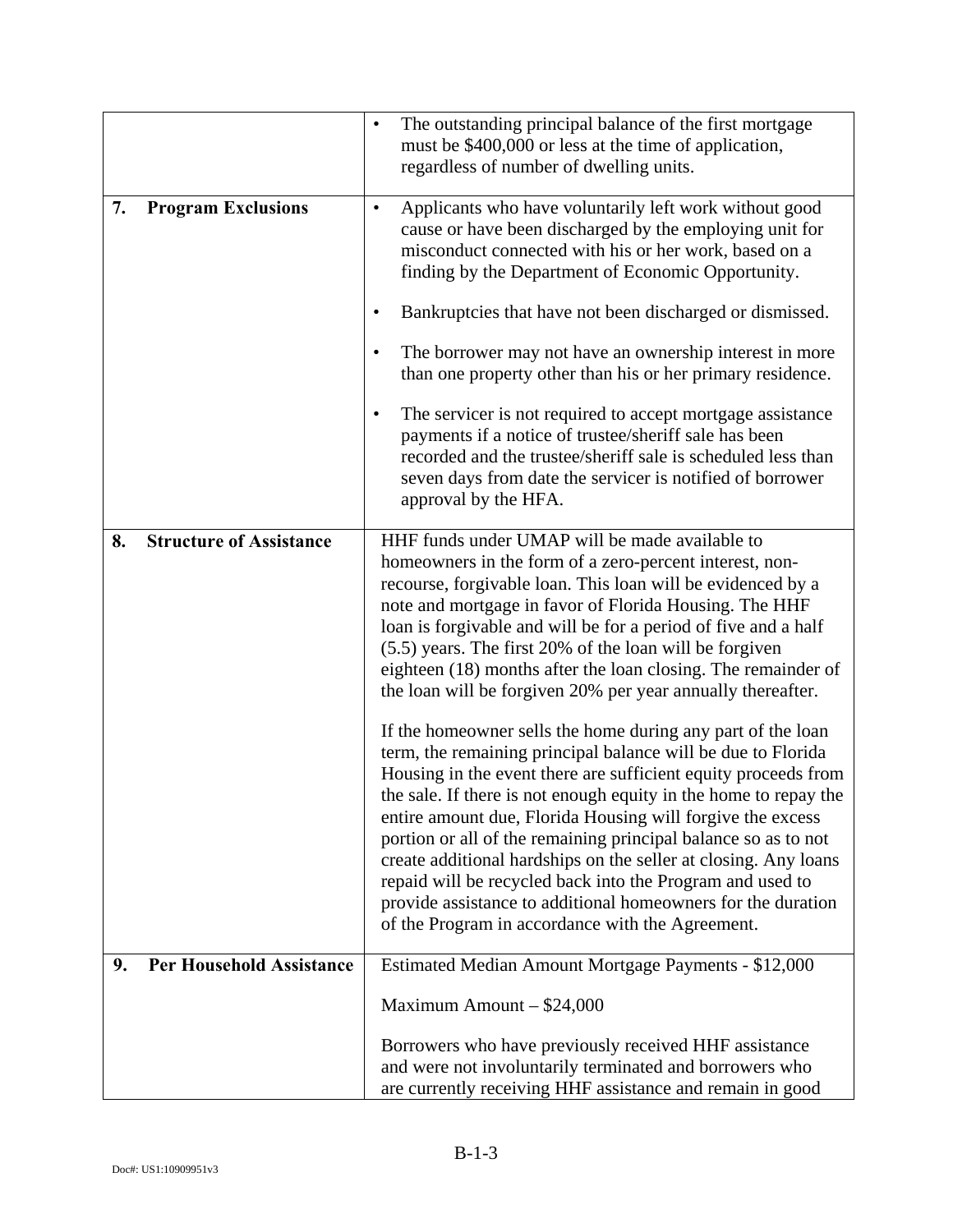|                                                                                 | standing are eligible for the additional assistance being<br>offered under the changes to the UMAP and MLRP<br>programs, but only to the extent that the total of the HHF<br>assistance received does not exceed the following limits:<br>$UMAP - 12$ months or \$24,000, whichever comes first<br>٠<br>MLRP with $UMAP - maximum$ of \$18,000 towards<br>$\bullet$<br>reinstatement<br>MLRP only – maximum of $$25,000$ towards reinstatement<br>$\bullet$                     |
|---------------------------------------------------------------------------------|---------------------------------------------------------------------------------------------------------------------------------------------------------------------------------------------------------------------------------------------------------------------------------------------------------------------------------------------------------------------------------------------------------------------------------------------------------------------------------|
| 10. Duration of Assistance                                                      | The homeowner can receive up to twelve $(12)$ months' of<br>monthly mortgage payments from Florida Housing.                                                                                                                                                                                                                                                                                                                                                                     |
| 11. Estimated Number of<br><b>Participating Households</b>                      | Florida Housing anticipates that this strategy will be able to<br>serve approximately 22,500 homeowners in the aggregate<br>between UMAP and MLRP and over a five-year period.                                                                                                                                                                                                                                                                                                  |
| 12. Program Inception/<br><b>Duration</b>                                       | The Program commenced in June 2012. It is anticipated that<br>assistance will be committed through December 31, 2020.                                                                                                                                                                                                                                                                                                                                                           |
| 13. Program Interactions<br>with Other Programs<br>(e.g. other HFA<br>programs) | This Program will interact with the Mortgage Loan<br>Reinstatement Program ("MLRP"). Borrowers who qualify<br>for UMAP will have arrearages on their first mortgage<br>reinstated up front in an amount not to exceed \$18,000. The<br>maximum amount of combined UMAP and MLRP assistance<br>is \$42,000. Maximum combined assistance with all HHF<br>programs is \$92,000.                                                                                                    |
| 14. Program Interactions<br>with HAMP                                           | HHF funds would be utilized prior to the HAMP forbearance<br>described in Supplemental Directive 10-04. Implementing the<br>Program in this order is the most beneficial to the customer<br>and investor since payments would continue to be made<br>instead of capitalized and no late charges or adverse credit<br>reporting would occur. If the borrower has already been<br>through an UP forbearance before applying for this Program,<br>then this Program may follow UP. |
| 15. Program Leverage<br>with Other Financial<br><b>Resources</b>                | Many servicers have in-house mortgage modification<br>products that can be used in conjunction with this Program.<br>Florida Housing will work with servicers to determine how<br>these programs may best be combined.<br>Servicers will not charge administrative fees (e.g., NSF, late                                                                                                                                                                                        |
|                                                                                 | charges) in any month where a full contract payment is made.<br>If the loan is reinstated or modified following HFA mortgage                                                                                                                                                                                                                                                                                                                                                    |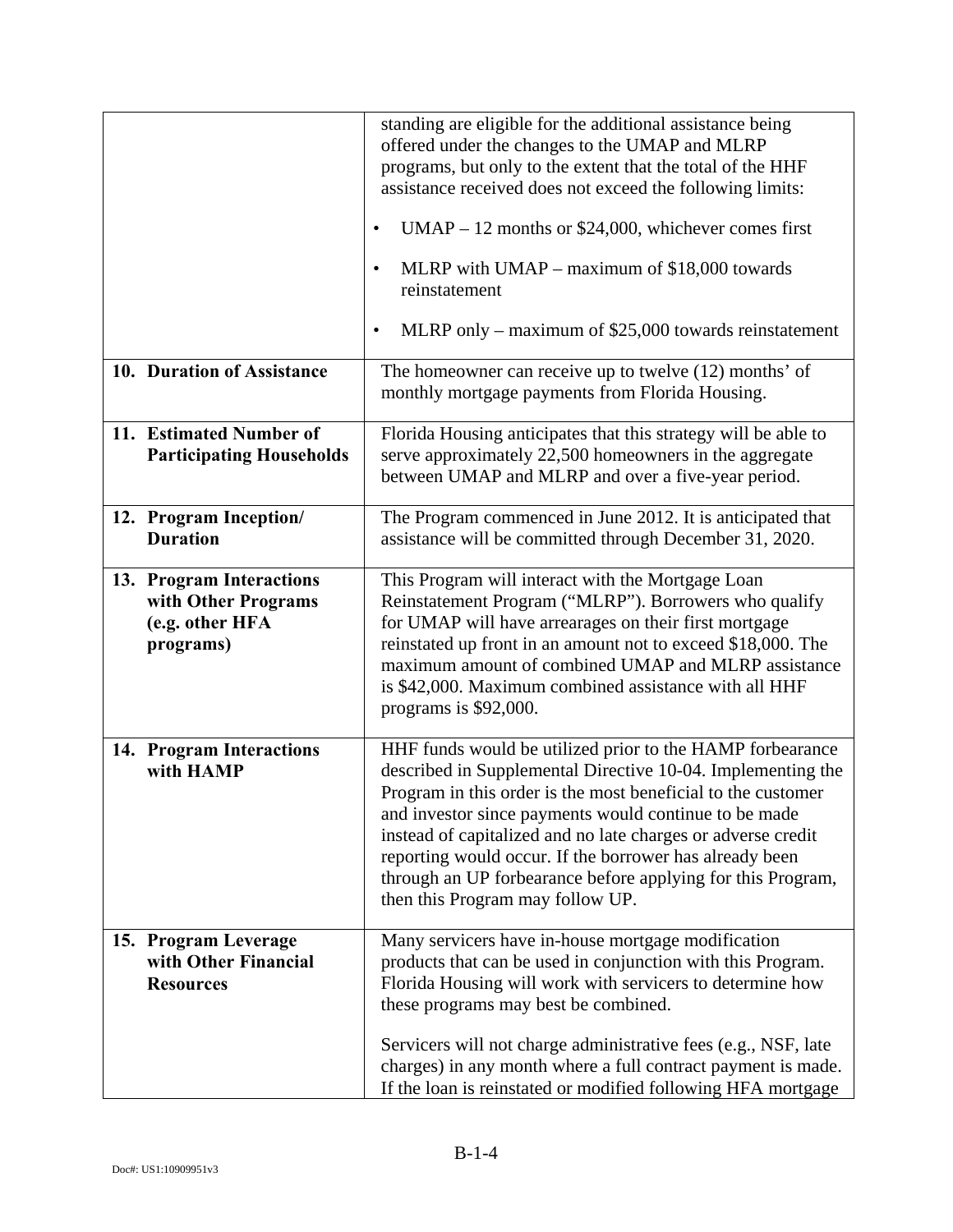| assistance, servicers will waive all administrative fees |
|----------------------------------------------------------|
| accrued since the beginning of the delinquency.          |
|                                                          |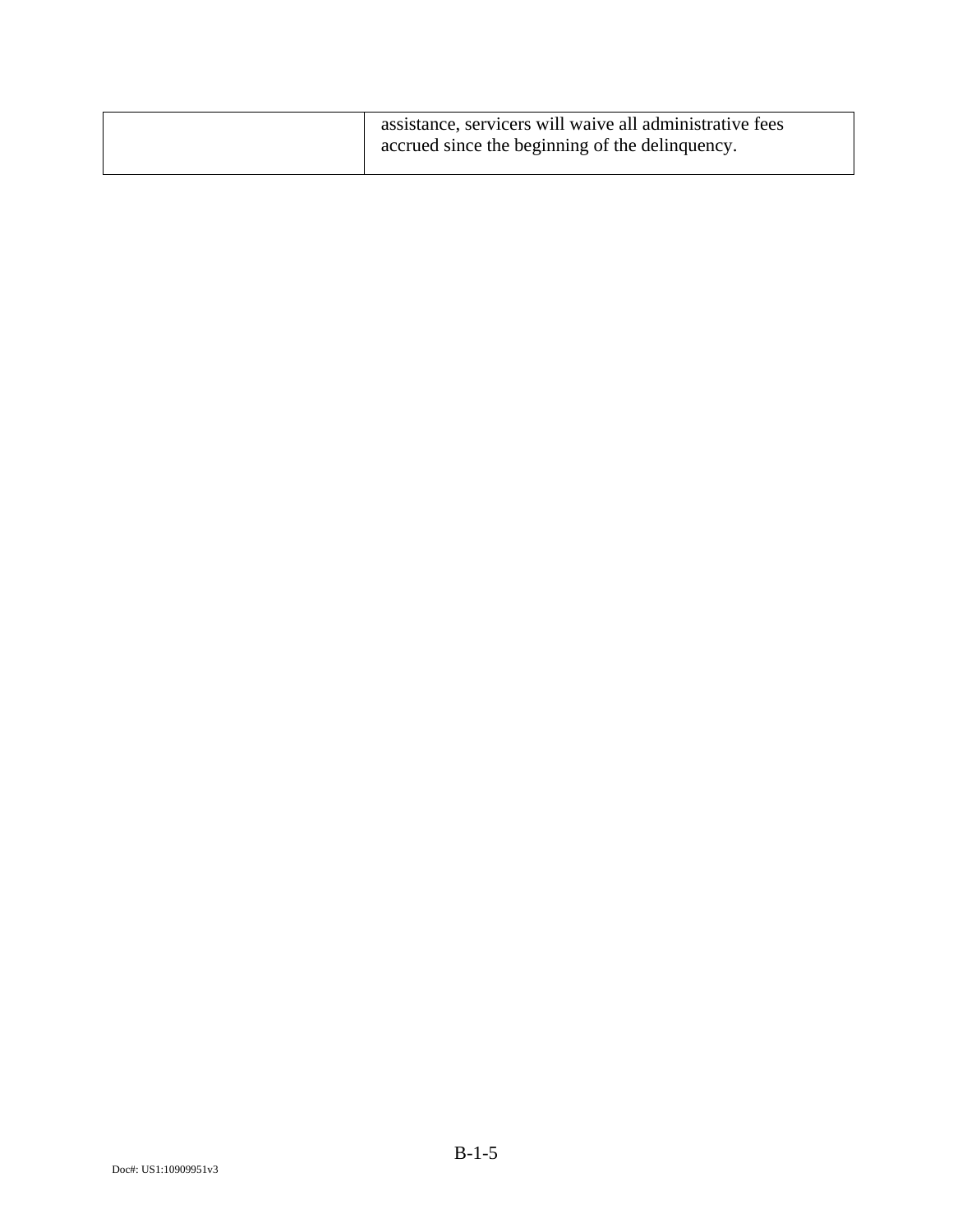## **Florida Hardest Hit Fund Mortgage Loan Reinstatement Program Summary Guidelines**

| 1. | <b>Program Overview</b>                                                               | The Mortgage Loan Reinstatement Program ("MLRP" or the<br>"Program") focuses on the creation of a sustainable solution to<br>keep Florida homeowners in their current homes by helping those<br>who have fallen behind on their mortgage payments because of<br>financial hardship sustained since purchasing the home as a result<br>of unemployment, substantial underemployment, death, divorce or<br>disability. HHF funds will be used to pay, directly to the first<br>mortgage loan servicer, payments which include items such as<br>principal and interest plus any required escrow payments (such as<br>taxes and insurance), late fees and insufficient fund fees.                                                                                                                              |
|----|---------------------------------------------------------------------------------------|------------------------------------------------------------------------------------------------------------------------------------------------------------------------------------------------------------------------------------------------------------------------------------------------------------------------------------------------------------------------------------------------------------------------------------------------------------------------------------------------------------------------------------------------------------------------------------------------------------------------------------------------------------------------------------------------------------------------------------------------------------------------------------------------------------|
| 2. | <b>Program Goals</b>                                                                  | Preserving homeownership.<br>$\bullet$<br>Protecting home values.<br>$\bullet$                                                                                                                                                                                                                                                                                                                                                                                                                                                                                                                                                                                                                                                                                                                             |
| 3. | <b>Target</b><br><b>Population/Areas</b>                                              | To determine geographic targeting for HHF funding, the Florida<br>Housing Finance Corporation ("Florida Housing") carried out an<br>analysis of data, relying on data similar to that used by Treasury to<br>allocate funding, to determine the hardest hit areas of the state.<br>Florida Housing evaluated three measures across all sixty-seven<br>Florida counties – housing price decline from peak prices,<br>unemployment rate and seriously delinquent mortgage loans – and<br>then combined ratios for each to create an allocation methodology<br>that will guide how funding is geographically targeted. The<br>majority of the HHF funds will be allocated to those counties that<br>were determined to be hardest hit, although there will be funds<br>available to all sixty-seven counties. |
| 4. | <b>Program Allocation</b><br>(Excluding<br><b>Administrative</b><br><b>Expenses</b> ) | \$192,898,139                                                                                                                                                                                                                                                                                                                                                                                                                                                                                                                                                                                                                                                                                                                                                                                              |
| 5. | <b>Borrower Eligibility</b><br>Criteria                                               | Borrower must be a legal U.S. citizen or lawful permanent<br>$\bullet$<br>resident.<br>At least one borrower must be able to document that he or she<br>$\bullet$<br>is unemployed or substantially underemployed and must<br>provide a financial hardship affidavit. A borrower and/or co-<br>borrower who suffers a hardship that has resulted in a loss of<br>income of at least 10% will be considered "substantially                                                                                                                                                                                                                                                                                                                                                                                  |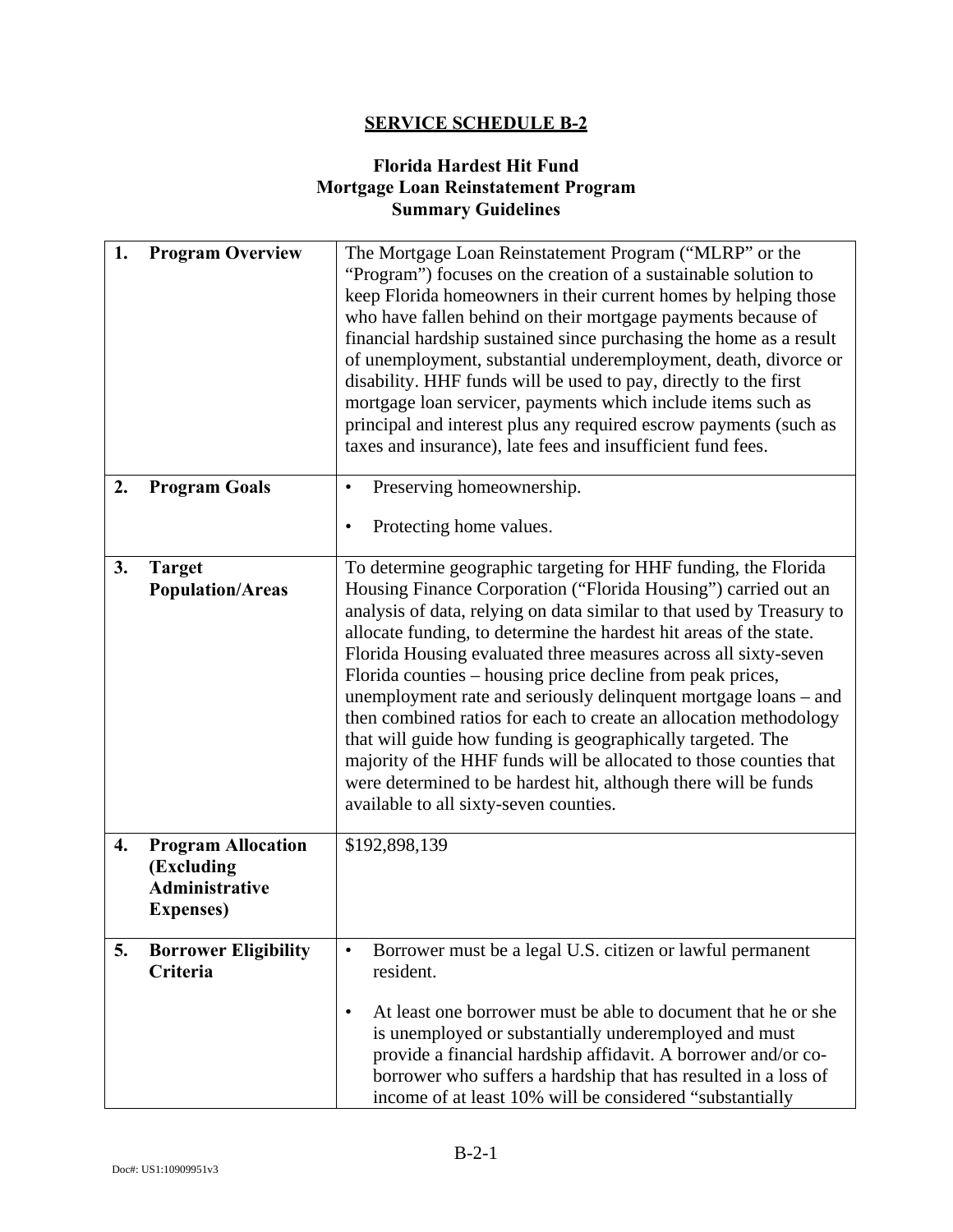|                                                    | ٠<br>$\bullet$                         | underemployed". Alternatively, an applicant who is able to<br>document a financial hardship due to a qualifying death,<br>divorce or disability will be required to provide a financial<br>hardship affidavit with appropriate documentation as to the<br>cause of their hardship, as specified in the program guidelines.<br>The maximum borrower(s) income level for participation will<br>be 140% of the Area Median Income (AMI).<br>For MLRP-only applicants, the total housing expense (PITIA) |
|----------------------------------------------------|----------------------------------------|------------------------------------------------------------------------------------------------------------------------------------------------------------------------------------------------------------------------------------------------------------------------------------------------------------------------------------------------------------------------------------------------------------------------------------------------------------------------------------------------------|
|                                                    |                                        | must be less than 31% of the total gross income of the<br>borrower(s) unless the applicant can show that he or she has<br>recovered from the hardship and is no longer "substantially<br>underemployed".                                                                                                                                                                                                                                                                                             |
|                                                    | $\bullet$                              | Borrowers who have unencumbered liquid assets or cash<br>reserves (not including retirement or qualified education plans)<br>equal to or exceeding three times the total monthly mortgage<br>payment (including tax and insurance payments) or \$5,000,<br>whichever is greater, must first use those assets above such<br>amount towards reinstatement before being eligible for HHF<br>funds.                                                                                                      |
| 6.<br>Property/Loan<br><b>Eligibility Criteria</b> | $\bullet$                              | The property must be a single-family home, a condominium<br>unit, a townhome, a manufactured or mobile home on<br>foundation permanently affixed to real estate owned by the<br>borrower, or a two-four family dwelling unit of which one unit<br>is occupied by the mortgagor as his or her principal residence.                                                                                                                                                                                    |
|                                                    |                                        | The property must be the borrower's principal residence, be<br>located in Florida, and not be abandoned, vacant or<br>condemned.                                                                                                                                                                                                                                                                                                                                                                     |
|                                                    |                                        | The outstanding principal balance of the first mortgage must<br>be \$400,000 or less at the time of application, regardless of<br>number of dwelling units.                                                                                                                                                                                                                                                                                                                                          |
| 7.                                                 | <b>Program Exclusions</b><br>$\bullet$ | Applicants who have voluntarily left work without good cause<br>or has been discharged by the employing unit for misconduct<br>connected with his or her work, based on a finding by the<br>Department of Economic Opportunity.                                                                                                                                                                                                                                                                      |
|                                                    |                                        | Bankruptcies that have not been discharged or dismissed.                                                                                                                                                                                                                                                                                                                                                                                                                                             |
|                                                    |                                        | The borrower may not have an ownership interest in more than<br>one property other than his or her primary residence.                                                                                                                                                                                                                                                                                                                                                                                |
|                                                    |                                        | The servicer is not required to accept mortgage assistance                                                                                                                                                                                                                                                                                                                                                                                                                                           |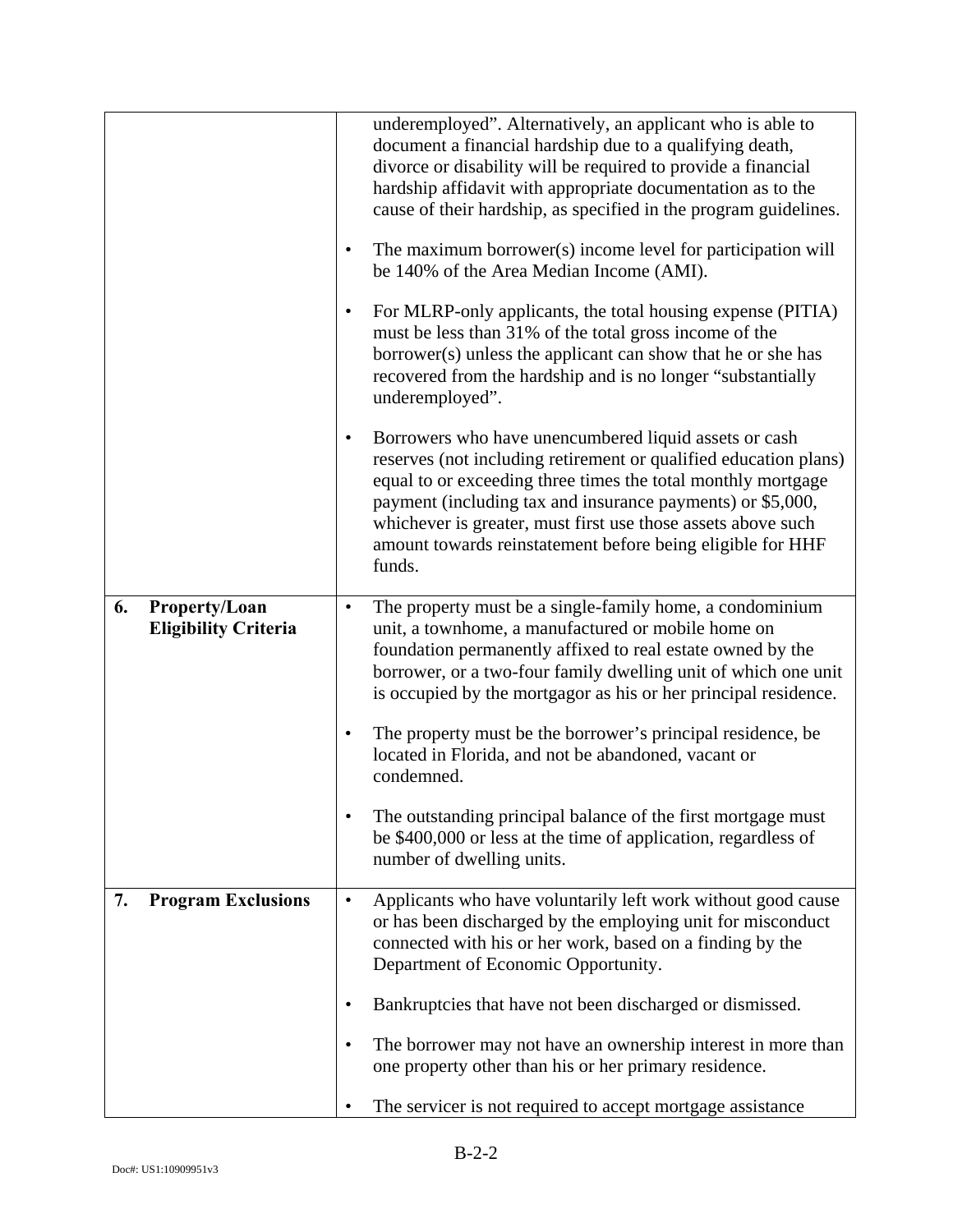|    |                                           | payments if a notice of trustee/sheriff sale has been recorded<br>and the trustee/sheriff sale is scheduled less than seven days<br>from date the servicer is notified of borrower approval by the<br>HFA.                                                                                                                                                                                                                                                                                                                                                                                                                                                                                                                                                                                                              |
|----|-------------------------------------------|-------------------------------------------------------------------------------------------------------------------------------------------------------------------------------------------------------------------------------------------------------------------------------------------------------------------------------------------------------------------------------------------------------------------------------------------------------------------------------------------------------------------------------------------------------------------------------------------------------------------------------------------------------------------------------------------------------------------------------------------------------------------------------------------------------------------------|
| 8. | <b>Structure of</b><br><b>Assistance</b>  | HHF funds under the Mortgage Loan Reinstatement Program will<br>be made available to homeowners in the form of a zero-percent<br>interest, non-recourse, forgivable loan. This loan will be evidenced<br>by a note and mortgage in favor of Florida Housing. The HHF<br>loan is for givable and will be for a period of five and a half (5.5)<br>years. The first 20% of the loan will be forgiven eighteen (18)<br>months after the loan closing. The remainder of the loan will be<br>forgiven 20% per year annually thereafter.<br>If the homeowner sells the home during any part of the loan term,<br>the remaining principal balance will be due to Florida Housing in<br>the event there are sufficient equity proceeds from the sale. If there                                                                  |
|    |                                           | is not enough equity in the home to repay the entire amount due,<br>Florida Housing will forgive the excess portion or all of the<br>remaining principal balance so as to not create additional<br>hardships on the seller at closing. Any loans repaid will be<br>recycled back into the Program and used to provide assistance to<br>additional homeowners for the duration of the Program in<br>accordance with the Agreement.                                                                                                                                                                                                                                                                                                                                                                                       |
| 9. | <b>Per Household</b><br><b>Assistance</b> | Estimated Median Amount Mortgage Payments - \$9,000<br>Maximum Amount $- $18,000$ for those using both UMAP and<br>MLRP; \$25,000 for those needing MLRP only.<br>Borrowers who have previously received HHF assistance and were<br>not involuntarily terminated and borrowers who are currently<br>receiving HHF assistance and remain in good standing, are eligible<br>for the additional assistance being offered under the changes to the<br>UMAP and MLRP programs, but only to the extent that the total<br>of the HHF assistance received does not exceed the following<br>limits:<br>$UMAP - 12$ months or \$24,000, whichever comes first<br>$\bullet$<br>MLRP with $UMAP - maximum$ of \$18,000 towards<br>$\bullet$<br>reinstatement<br>MLRP only – maximum of $$25,000$ towards reinstatement<br>$\bullet$ |
|    | 10. Duration of<br><b>Assistance</b>      | Assistance is provided as a one-time payment.                                                                                                                                                                                                                                                                                                                                                                                                                                                                                                                                                                                                                                                                                                                                                                           |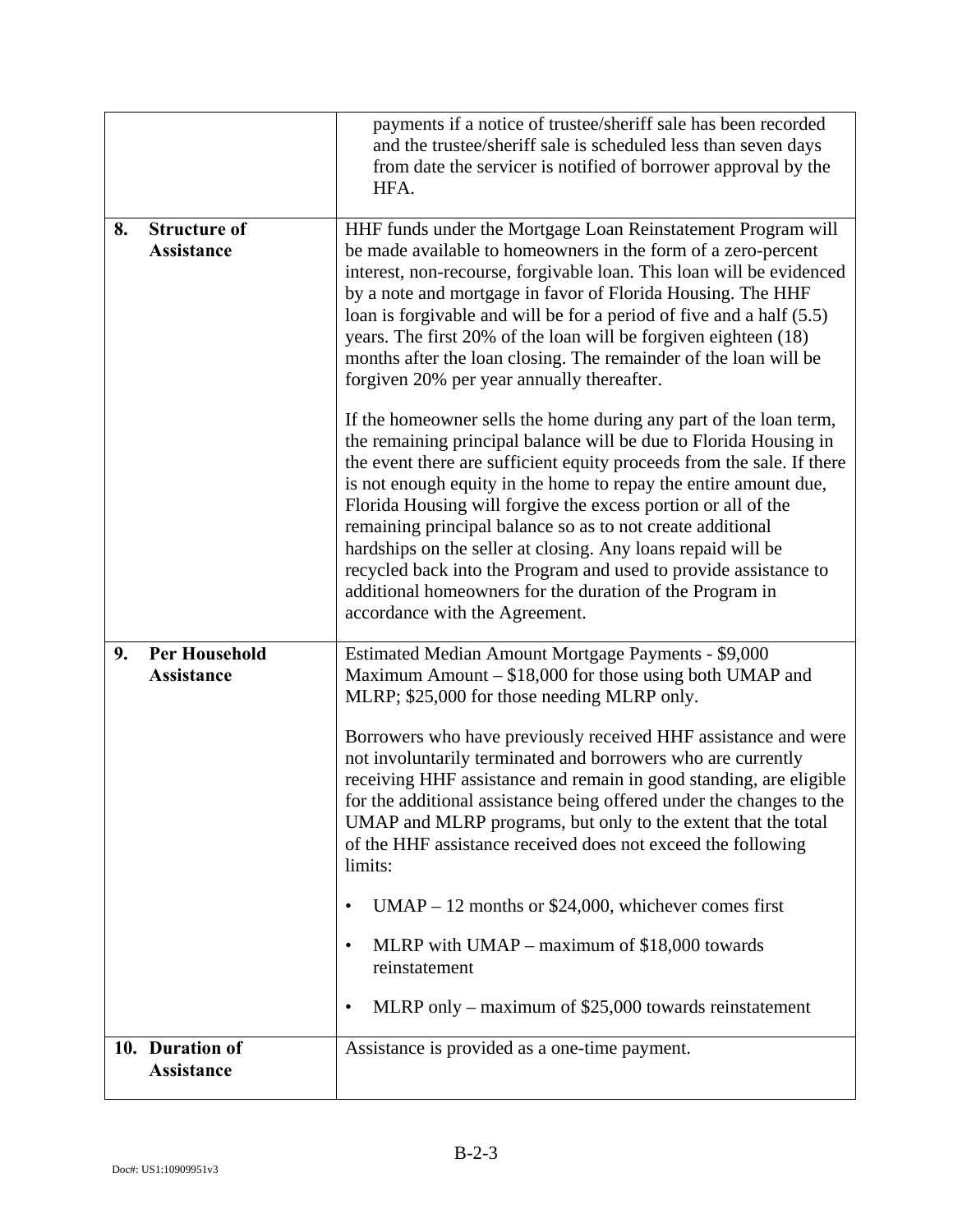| 11. Estimated Number of<br>Participating<br><b>Households</b>                   | Florida Housing anticipates that this strategy will be able to serve<br>approximately 22,500 borrowers in the aggregate between UMAP<br>and MLRP over a five-year period.                                                                                                                                                                                                                                                                                                                                                               |
|---------------------------------------------------------------------------------|-----------------------------------------------------------------------------------------------------------------------------------------------------------------------------------------------------------------------------------------------------------------------------------------------------------------------------------------------------------------------------------------------------------------------------------------------------------------------------------------------------------------------------------------|
| 12. Program<br><b>Inception/Duration</b>                                        | The Program commenced in June 2012. It is anticipated that<br>assistance will be committed through December 31, 2020.                                                                                                                                                                                                                                                                                                                                                                                                                   |
| 13. Program Interactions<br>with Other Programs<br>(e.g. other HFA<br>programs) | This Program will interact with the Unemployment Mortgage<br>Assistance Program ("UMAP"). Borrowers who qualify for<br>UMAP will have arrearages on their first mortgage reinstated up<br>front in an amount not to exceed \$18,000. The maximum amount<br>of combined UMAP and MLRP assistance is \$42,000. Maximum<br>combined assistance with all HHF programs is \$92,000.                                                                                                                                                          |
| 14. Program Interactions<br>with HAMP                                           | HHF funds would be utilized prior to the HAMP forbearance<br>described in Supplemental Directive 10-04. Implementing the<br>Program in this order is the most beneficial to the customer and<br>investor since payments would continue to be made instead of<br>capitalized and no late charges or adverse credit reporting would<br>occur. If the borrower has already been through an UP forbearance<br>before applying for this Program, then this Program may follow<br>UP.                                                         |
| 15. Program Leverage<br>with Other Financial<br><b>Resources</b>                | Many servicers have in-house mortgage modification products that<br>can be used in conjunction with this Program. Florida Housing<br>will work with servicers to determine how these programs may<br>best be combined.<br>Servicers will not charge administrative fees (e.g., NSF, late<br>charges) in any month where a full contract payment is made. If<br>the loan is reinstated or modified following HFA mortgage<br>assistance, servicers will waive all administrative fees accrued<br>since the beginning of the delinquency. |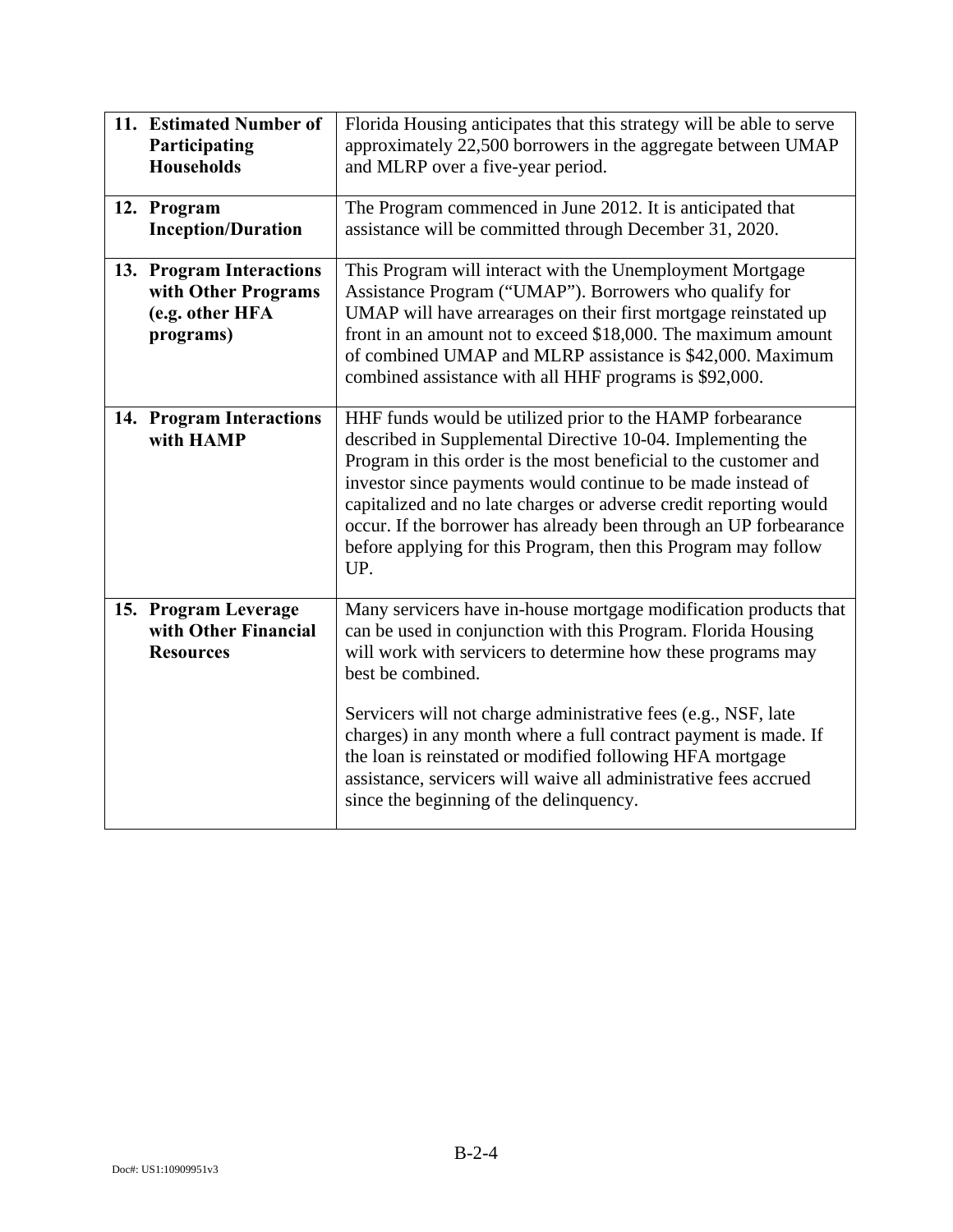### **Florida Hardest Hit Fund Modification Enabling Pilot Program (MEP) Summary Guidelines**

| 1. | <b>Program Overview</b> | This Modification Enabling Pilot Program ("MEP") is being<br>administered by the Florida Housing Finance Corporation<br>("Florida Housing") in partnership with National Community<br>Capital LLC ("NCC") and other eligible entities (together<br>"MEP Program Managers"). Funding under this Program is<br>designed to provide directed assistance to eligible borrowers<br>with the intent to permanently modify and reduce the<br>borrower's primary loan amount to an affordable level to<br>achieve a monthly total housing payment that does not exceed<br>35% of the borrower's monthly income. Borrowers meeting the<br>eligibility requirements described in Section 5 below may be<br>eligible for MEP assistance.                                                                                                                                                                                                                                                                                                                                                           |
|----|-------------------------|-----------------------------------------------------------------------------------------------------------------------------------------------------------------------------------------------------------------------------------------------------------------------------------------------------------------------------------------------------------------------------------------------------------------------------------------------------------------------------------------------------------------------------------------------------------------------------------------------------------------------------------------------------------------------------------------------------------------------------------------------------------------------------------------------------------------------------------------------------------------------------------------------------------------------------------------------------------------------------------------------------------------------------------------------------------------------------------------|
|    |                         | Eligible loan pools under MEP include loans in Florida sold by<br>the Department of Housing and Urban Development ("HUD"),<br>Fannie Mae, and Freddie Mac. Loans are also eligible if<br>serviced by a regulated financial institution that has executed a<br>Servicer Participation Agreement with Florida Housing.                                                                                                                                                                                                                                                                                                                                                                                                                                                                                                                                                                                                                                                                                                                                                                    |
|    |                         | The Florida Housing MEP Program Manager agreement will be<br>used to enable and facilitate permanent modifications by<br>advancing a forgivable loan to eligible borrowers in an amount<br>not to exceed \$50,000.00 to enable a loan modification to occur<br>immediately. MEP funding may not be used to reduce the<br>principal balance of an eligible borrower's primary mortgage<br>loan below 100% of the current market value of the property.<br>However, the MEP Program may reduce the principal amount<br>of an eligible borrower's mortgage loan below 100% of the<br>property's current market value to achieve a permanently<br>modified mortgage loan as long as the MEP Program Managers<br>fund this reduction with private capital and not MEP funding.<br>As the funding formula for the maximum amount MEP<br>assistance expressly states, a floor of 100% of the property's<br>current market value assures that MEP's assistance is limited to<br>funding principal reduction for eligible borrowers only down to<br>100% of the property's current market value. |
|    |                         | The MEP Program may be used to permanently modify and<br>reduce the principal balance of the existing first mortgage loan<br>to the lesser of:                                                                                                                                                                                                                                                                                                                                                                                                                                                                                                                                                                                                                                                                                                                                                                                                                                                                                                                                          |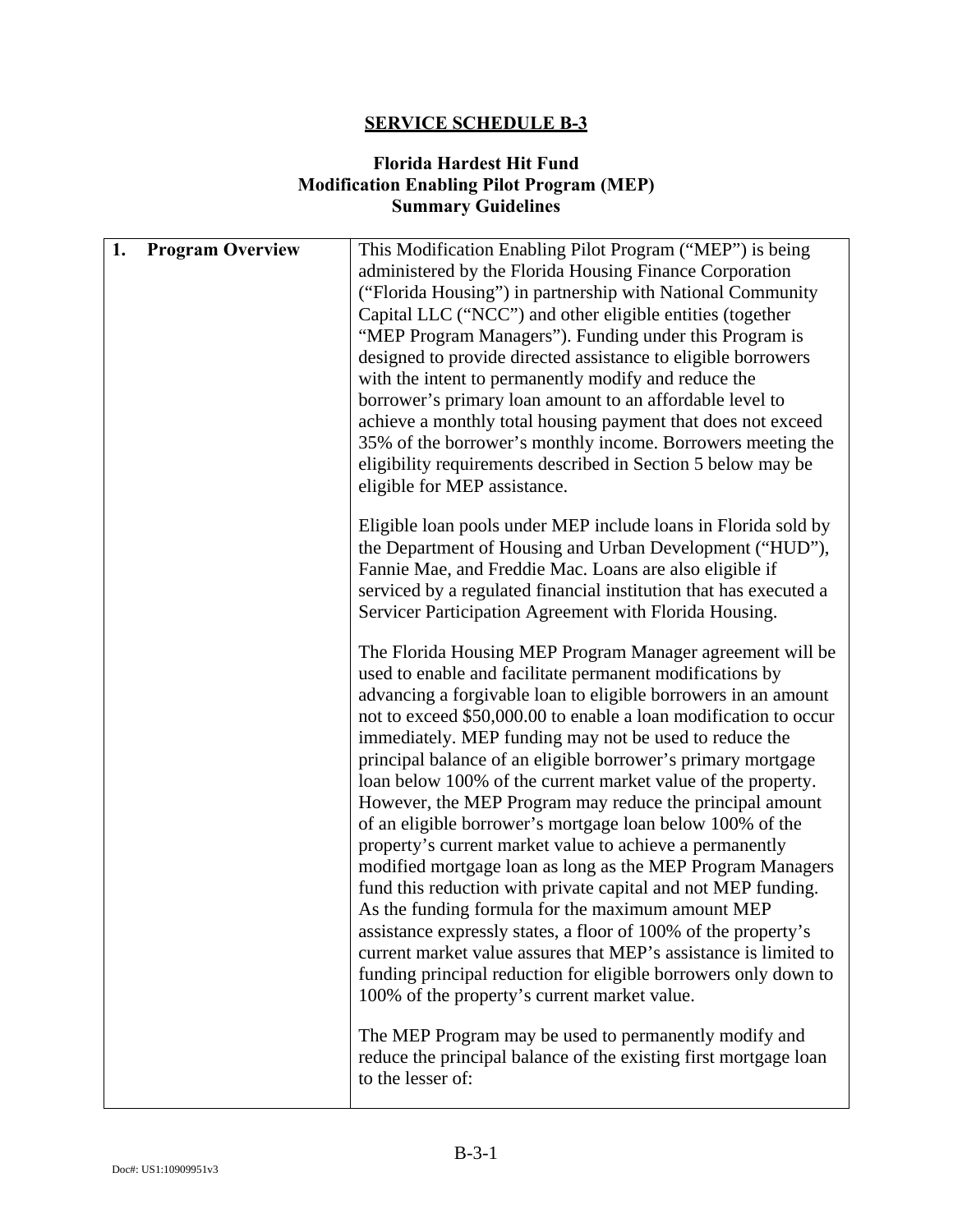|    |                                                                                       | A loan amount not greater than 115% but not less than<br>$\bullet$<br>100% of the current market value of the property (as long as<br>the reduced loan amount results in a monthly total housing<br>payment that does not exceed 35% of the borrower's<br>adjusted gross monthly income); or<br>A loan amount which results in a monthly total housing<br>$\bullet$<br>payment that does not exceed 35% of the borrower's<br>adjusted gross monthly income.<br>In order to make the mortgage payments affordable to the<br>borrower, a MEP forgivable subordinate mortgage loan of up to<br>\$50,000.00 will be made to eligible borrowers to fund a<br>modification of the primary mortgage loan.                                                                                    |
|----|---------------------------------------------------------------------------------------|---------------------------------------------------------------------------------------------------------------------------------------------------------------------------------------------------------------------------------------------------------------------------------------------------------------------------------------------------------------------------------------------------------------------------------------------------------------------------------------------------------------------------------------------------------------------------------------------------------------------------------------------------------------------------------------------------------------------------------------------------------------------------------------|
| 2. | <b>Program Goals</b>                                                                  | The central goal of MEP is to help homeowners avoid<br>foreclosure by permanently modifying a borrower's primary<br>mortgage to achieve a monthly total housing payment that does<br>not exceed 35% of the borrower's adjusted gross monthly<br>income.                                                                                                                                                                                                                                                                                                                                                                                                                                                                                                                               |
| 3. | <b>Target</b><br><b>Population/Areas</b>                                              | The targeted populations are borrowers with distressed loans<br>that the MEP Program Manager is able to demonstrate it has the<br>delegated authority to modify consistent with the terms of MEP.                                                                                                                                                                                                                                                                                                                                                                                                                                                                                                                                                                                     |
| 4. | <b>Program Allocation</b><br>(Excluding<br><b>Administrative</b><br><b>Expenses</b> ) | \$25,000,000.00                                                                                                                                                                                                                                                                                                                                                                                                                                                                                                                                                                                                                                                                                                                                                                       |
| 5. | <b>Borrower Eligibility</b><br>Criteria                                               | Eligible borrowers under MEP must meet the following criteria:<br>Must be a legal U.S. Citizen or lawful permanent resident.<br>Must document adjusted borrower(s) income that does not<br>exceed 140% Area Median Income (AMI).<br>Must demonstrate an ability to maintain a financial<br>٠<br>obligation for the home based upon an affordable mortgage<br>with a total monthly housing payment equal to or less than<br>35% of their gross monthly income.<br>Must meet the LTV requirements described in this Section.<br>Borrowers with current total primary mortgage debt (which<br>includes customary: corporate advances such as principal and<br>interest, costs related to an initiated foreclosure, escrow<br>advances such as property taxes and insurance payments, and |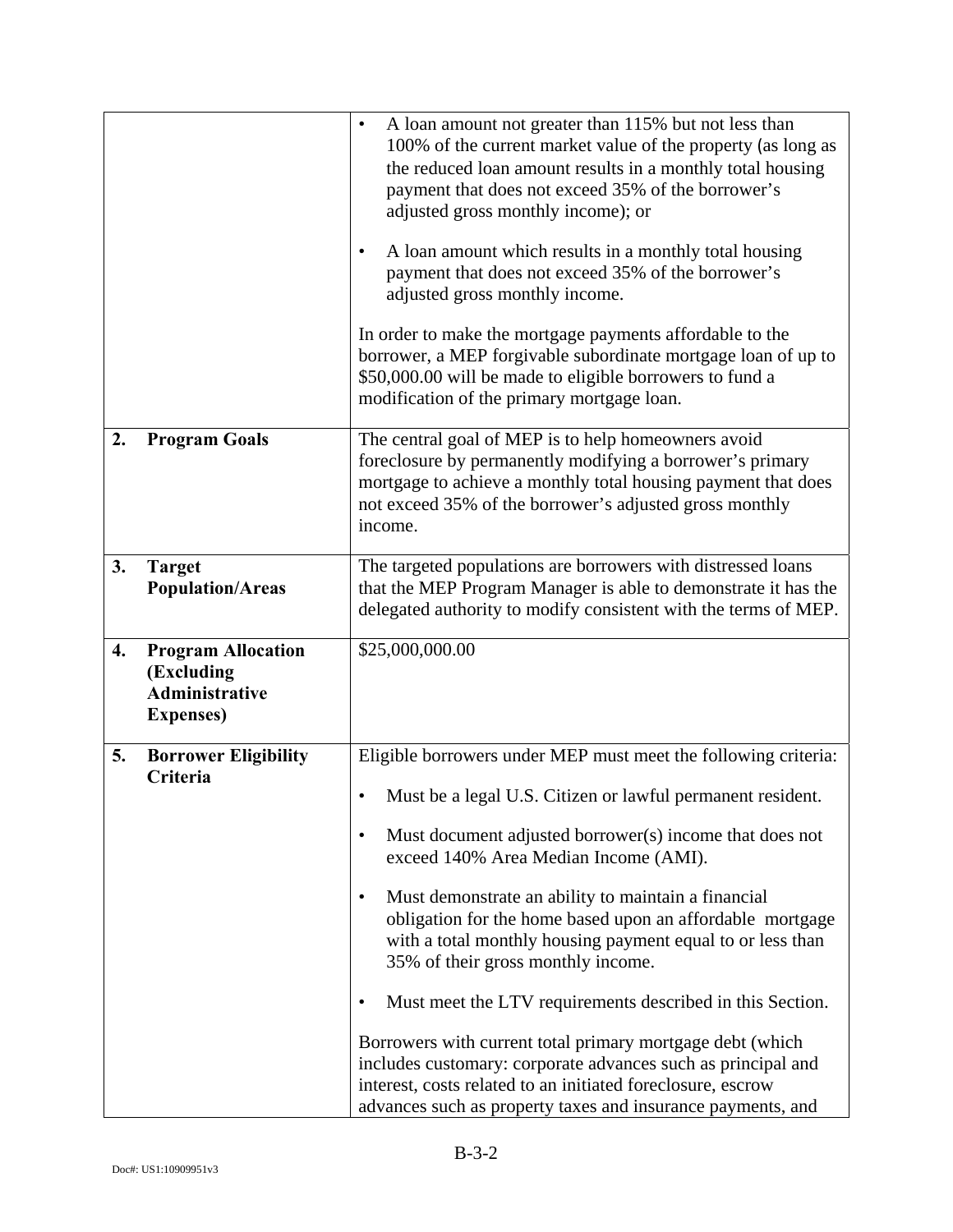|    |                                              | excluding late fees and servicing fees, together "Total Primary<br>Mortgage Debt" as further defined in the program guidelines)<br>equal to or greater than 100% of the property's current market<br>value are eligible for MEP assistance if they meet one of the<br>following financial hardships and provide a financial hardship<br>affidavit.                                                                                          |
|----|----------------------------------------------|---------------------------------------------------------------------------------------------------------------------------------------------------------------------------------------------------------------------------------------------------------------------------------------------------------------------------------------------------------------------------------------------------------------------------------------------|
|    |                                              | Eligible financial hardships include:                                                                                                                                                                                                                                                                                                                                                                                                       |
|    |                                              | Reduced income due to changes in employment                                                                                                                                                                                                                                                                                                                                                                                                 |
|    |                                              | Medical condition(s)                                                                                                                                                                                                                                                                                                                                                                                                                        |
|    |                                              | Divorce                                                                                                                                                                                                                                                                                                                                                                                                                                     |
|    |                                              | Death                                                                                                                                                                                                                                                                                                                                                                                                                                       |
|    |                                              | Borrowers that are unable to document any of these financial<br>hardships may be eligible for MEP assistance if their current<br>UPB is equal to or greater than 115% of the property's current<br>market value.                                                                                                                                                                                                                            |
| 6. | Property/Loan<br><b>Eligibility Criteria</b> | Property must be the borrower's principal residence, located<br>$\bullet$<br>in Florida and may not be abandoned, vacant or condemned.                                                                                                                                                                                                                                                                                                      |
|    |                                              | The property must be a single family home, a condominium,<br>$\bullet$<br>a townhome, a manufactured or mobile home on foundation<br>permanently affixed to real estate owned by the mortgagor,<br>or a two-four family dwelling unit of which one unit is<br>occupied by the mortgagor as their principal residence that<br>is owner- occupied with a UPB equal to or less than<br>\$400,000.00.                                           |
|    |                                              | Mortgage must a distressed loan with a Total Primary<br>Mortgage Debt that equals or exceeds the required<br>percentages described in Section 5 above. Market value will<br>be established by a FIRREA-compliant appraisal completed<br>by an appraiser licensed and in good standing under Chapter<br>475 of the Florida statutes at the time the appraisal is<br>performed or by an interior/exterior Broker's Price Opinion<br>$(BPO)$ . |
| 7. | <b>Program Exclusions</b>                    | Borrowers whose Total Primary Mortgage Debt is less than<br>$\bullet$<br>100% of the property's current market value.                                                                                                                                                                                                                                                                                                                       |
|    |                                              | Borrowers who are in an active Chapter 7 bankruptcy.<br>٠                                                                                                                                                                                                                                                                                                                                                                                   |
|    |                                              | Dodd-Frank exclusion for having been convicted of a                                                                                                                                                                                                                                                                                                                                                                                         |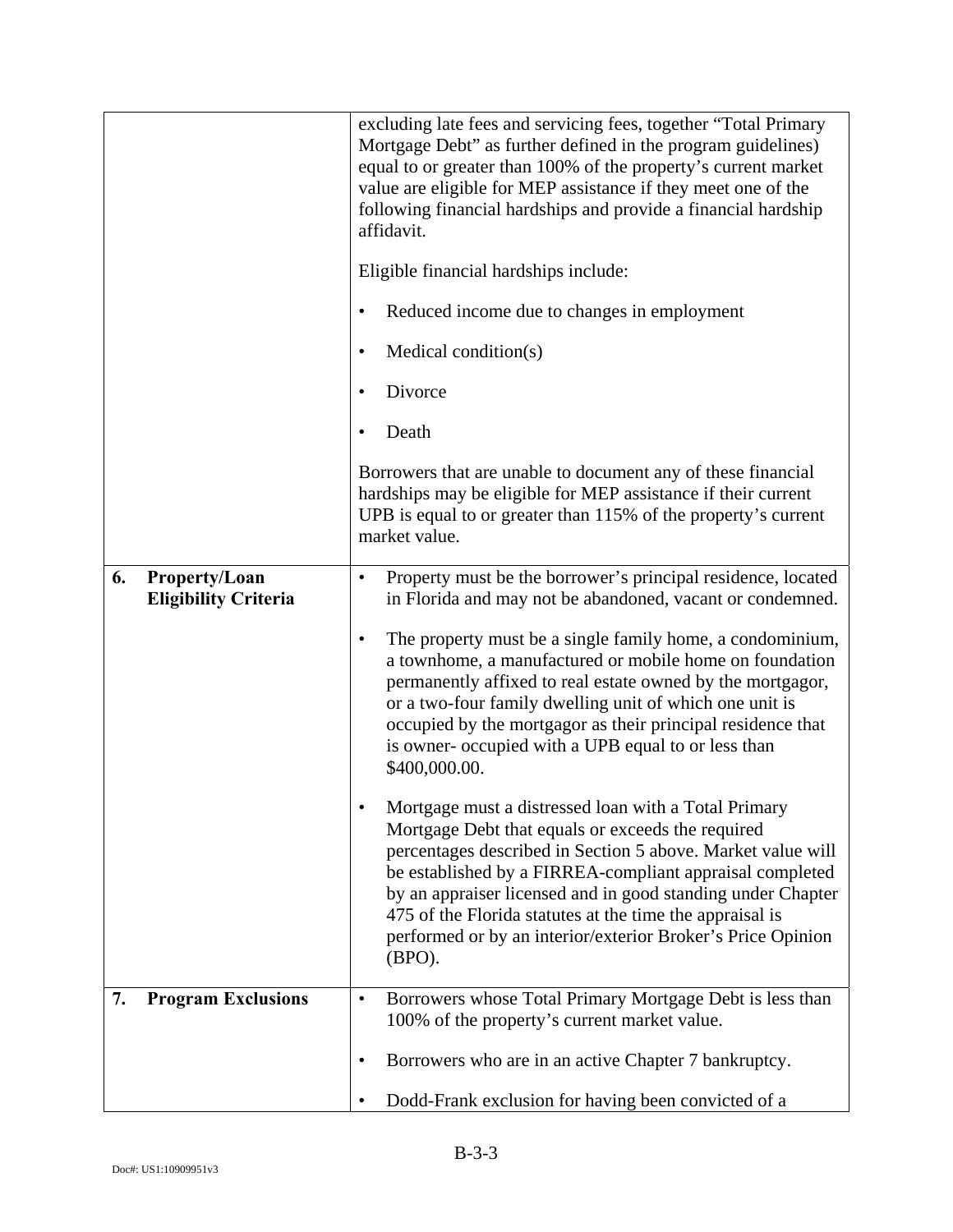|     |                                                                  | mortgage-related felony in the past ten years.                                                                                                                                                                                                                                                                                                                                                                                                                                        |
|-----|------------------------------------------------------------------|---------------------------------------------------------------------------------------------------------------------------------------------------------------------------------------------------------------------------------------------------------------------------------------------------------------------------------------------------------------------------------------------------------------------------------------------------------------------------------------|
| 8.  | <b>Structure of Assistance</b>                                   | The structure of assistance will be provided as an up-front,<br>forgivable loan to eligible borrowers for up to \$50,000.00<br>depending upon individual circumstances. The note evidencing<br>the mortgage loan will carry the following terms:                                                                                                                                                                                                                                      |
|     |                                                                  | Zero-percent (0%) interest, zero-payment loan                                                                                                                                                                                                                                                                                                                                                                                                                                         |
|     |                                                                  | Five-year term in favor of Florida Housing with a pro rata<br>20% forgiveness of the original second mortgage loan<br>amount on each annual anniversary date. The note will be<br>extinguished on the fifth (5th) anniversary date providing<br>the borrower has satisfied all terms of the loan.                                                                                                                                                                                     |
|     |                                                                  | If a property is sold on or before the end of the five-year term,<br>the loan is "due on sale" and any net proceeds due to Florida<br>Housing after reducing the sales price by:                                                                                                                                                                                                                                                                                                      |
|     |                                                                  | usual and customary costs of sale and attorney's fees;                                                                                                                                                                                                                                                                                                                                                                                                                                |
|     |                                                                  | taxes and any other payments due to federal, state and local<br>٠<br>governmental entities; and                                                                                                                                                                                                                                                                                                                                                                                       |
|     |                                                                  | satisfaction of the first mortgage loan amount due MEP<br>$\bullet$<br>Program Managers and their successors and assigns.                                                                                                                                                                                                                                                                                                                                                             |
|     |                                                                  | If there are insufficient or no net proceeds available after<br>reducing the sale amount by the above items, all or a portion of<br>the note will be forgiven as not to create additional hardships on<br>the borrower/seller at the time of closing. Any loan proceeds<br>that are returned to the Program will be recycled back into the<br>Program and used to provide assistance to additional<br>homeowners for the duration of the Program in accordance with<br>the Agreement. |
| 9.  | <b>Per Household</b><br><b>Assistance</b>                        | \$50,000.00 is the maximum amount of assistance. \$38,000 is<br>the estimated median amount of assistance.                                                                                                                                                                                                                                                                                                                                                                            |
|     |                                                                  |                                                                                                                                                                                                                                                                                                                                                                                                                                                                                       |
|     | 10. Duration of Assistance                                       | MEP assistance will be disbursed in full upon the loan closing<br>for qualified applicants.                                                                                                                                                                                                                                                                                                                                                                                           |
| 11. | <b>Estimated Number of</b><br>Participating<br><b>Households</b> | It is anticipated that the MEP will assist a minimum of 600<br>borrowers in avoiding imminent foreclosures.                                                                                                                                                                                                                                                                                                                                                                           |
|     | 12. Program                                                      | This Program component will begin in May 2013 and it is<br>projected that assistance will be committed through December                                                                                                                                                                                                                                                                                                                                                               |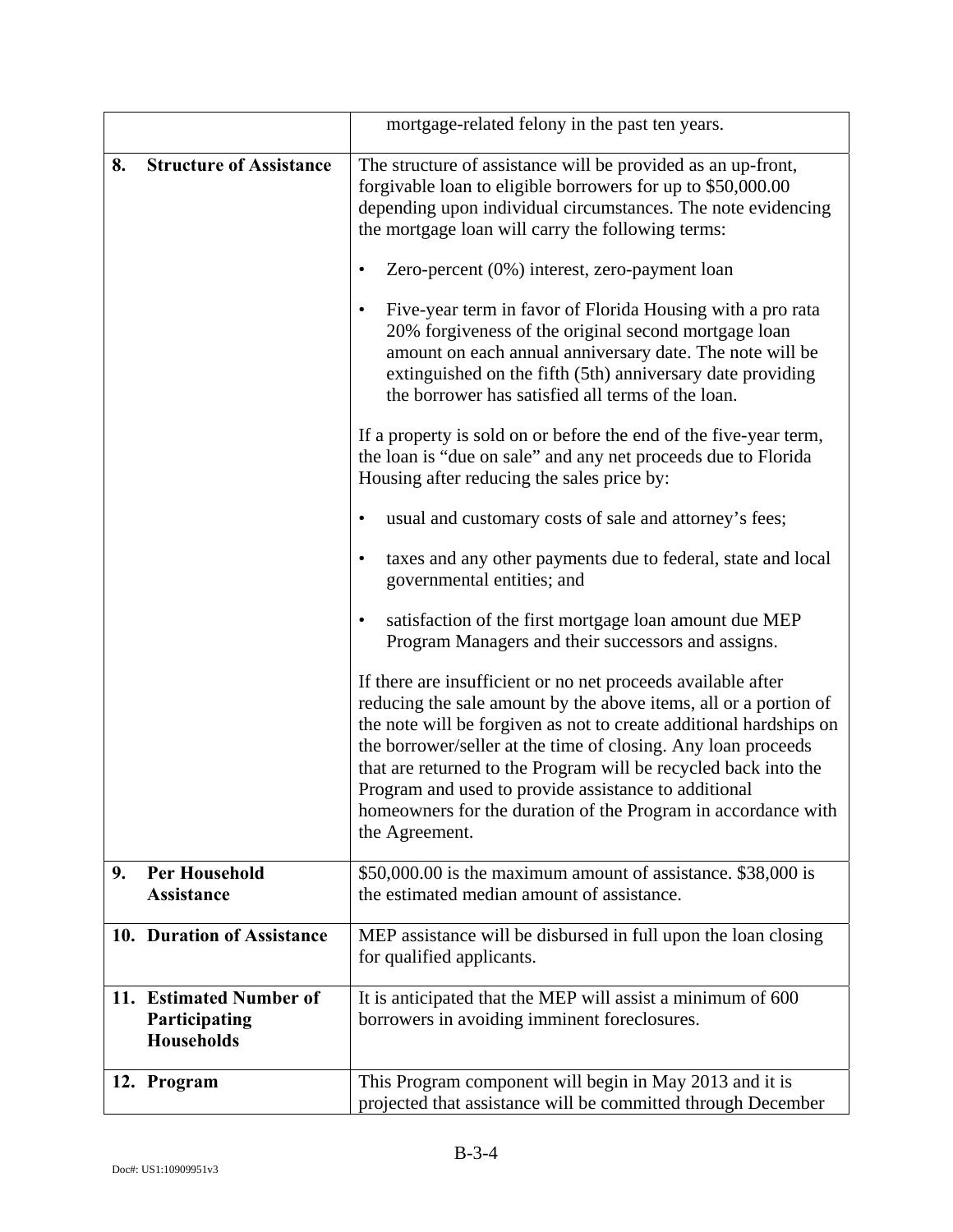| <b>Inception/Duration</b>                                                       | 31, 2020.                                                                                                                                                                                                                                                                                         |
|---------------------------------------------------------------------------------|---------------------------------------------------------------------------------------------------------------------------------------------------------------------------------------------------------------------------------------------------------------------------------------------------|
| 13. Program Interactions<br>with Other Programs<br>(e.g. other HFA<br>programs) | MEP will interact with Florida Housing's Mortgage Loan<br>Reinstatement Program ("MLRP") and Unemployment<br>Mortgage Assistance Program ("UMAP"). Borrowers may<br>receive assistance from more than one of these programs as<br>long as the total combined assistance does not exceed \$92,000. |
| 14. Program Interactions<br>with HAMP                                           | MEP may also be combined or used in conjunction with the<br>HAMP. MEP may be available (in addition to the reduction or<br>elimination of the non-interest bearing forbearance) for a<br>HAMP loan only when the loan has lost its good standing<br>status.                                       |
| 15. Program Leverage with<br><b>Other Financial</b><br><b>Resources</b>         | Private capital mortgage debt for giveness will be used to<br>permanently modify and reduce the borrower's loan amount to<br>an affordable level.                                                                                                                                                 |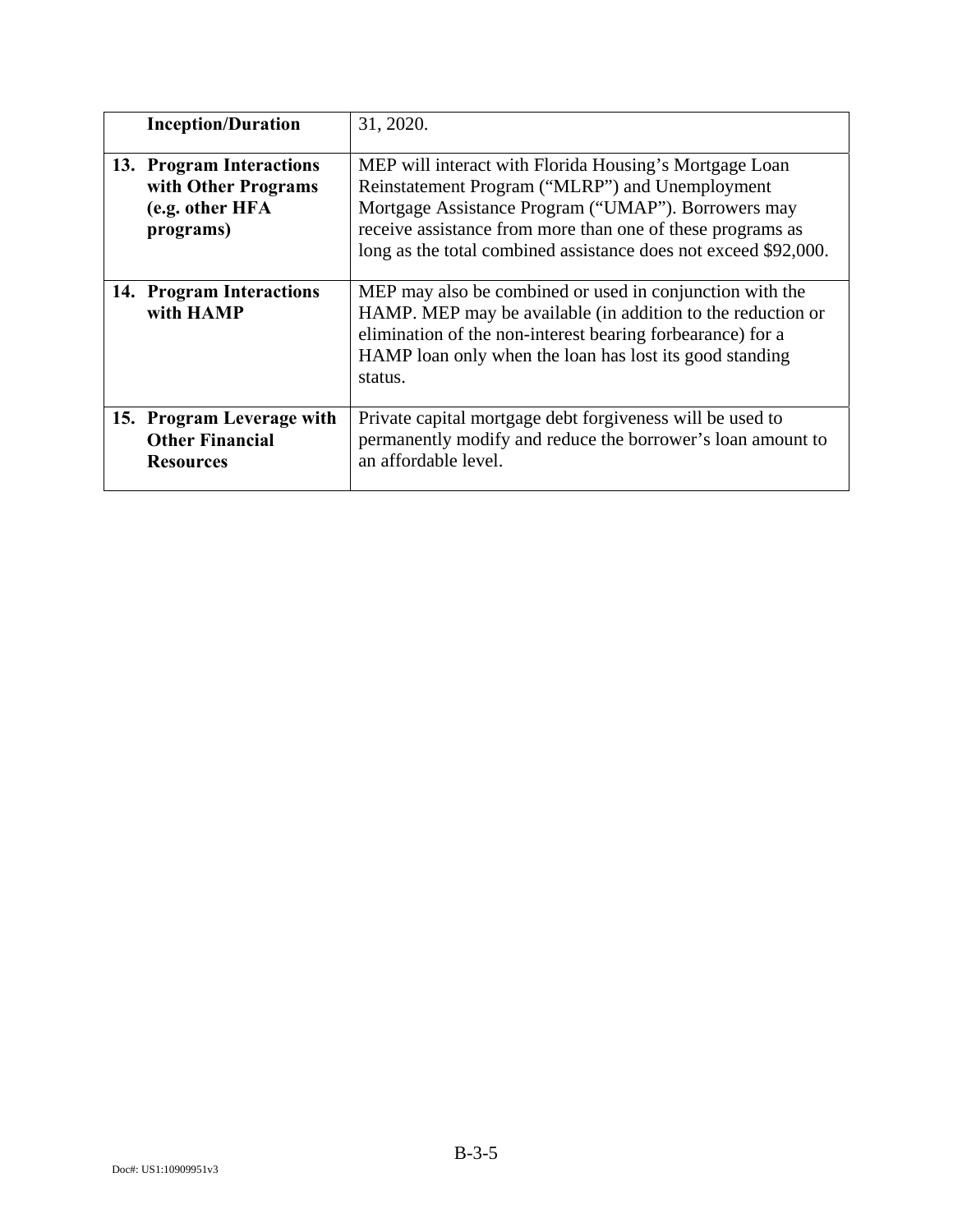## **Florida Hardest Hit Fund Principal Reduction (PR) Program Summary Guidelines**

| 1. | <b>Program Overview</b>                                                               | The Principal Reduction ("PR") Program is designed to assist<br>severely underwater, low-to-moderate income homeowners who<br>have been consistently "current" on their mortgage payments by<br>providing Hardest Hit Funds to reduce the amount of their<br>outstanding principal loan balance to an amount as close to<br>100% LTV as possible and reduce their monthly mortgage<br>payment. By bringing such a program online in 2013, we will be<br>assisting the homeowners who have stayed in their homes,<br>remained committed to their neighborhoods and honored their<br>obligation to make their mortgage payments. Most strategic<br>defaulters have already abandoned their homes and, as home<br>prices have now mostly stabilized throughout the state, there is<br>less of a danger that home values will decline further after<br>Hardest Hit Funds are made available to the homeowners. |
|----|---------------------------------------------------------------------------------------|------------------------------------------------------------------------------------------------------------------------------------------------------------------------------------------------------------------------------------------------------------------------------------------------------------------------------------------------------------------------------------------------------------------------------------------------------------------------------------------------------------------------------------------------------------------------------------------------------------------------------------------------------------------------------------------------------------------------------------------------------------------------------------------------------------------------------------------------------------------------------------------------------------|
| 2. | <b>Program Goals</b>                                                                  | The goal of PR is to assist severely underwater homeowners who<br>have been honoring their promise to make their mortgage<br>payments by reducing the amount of the unpaid principal<br>balance on their first mortgage to an amount that is in line with<br>the current value of the property, subject to program limits.<br>In addition, the program will also further assist these<br>homeowners by recasting or refinancing their loan and thus<br>reducing their monthly mortgage payment.                                                                                                                                                                                                                                                                                                                                                                                                            |
| 3. | <b>Target</b><br><b>Population/Areas</b>                                              | Low-to-moderate income borrowers who are severely<br>underwater $(>115\%$ LTV) and who have been "current" on their<br>first mortgage payments for the past two years.                                                                                                                                                                                                                                                                                                                                                                                                                                                                                                                                                                                                                                                                                                                                     |
| 4. | <b>Program Allocation</b><br>(Excluding<br><b>Administrative</b><br><b>Expenses</b> ) | \$300,000,000.00                                                                                                                                                                                                                                                                                                                                                                                                                                                                                                                                                                                                                                                                                                                                                                                                                                                                                           |
| 5. | <b>Borrower Eligibility</b><br>Criteria                                               | Eligible borrowers under PR must meet the following criteria:<br>Must be a legal U.S. Citizen or lawful permanent resident.<br>$\bullet$<br>Must document adjusted borrower(s) income that does not<br>$\bullet$<br>exceed 140% Area Median Income ("AMI").                                                                                                                                                                                                                                                                                                                                                                                                                                                                                                                                                                                                                                                |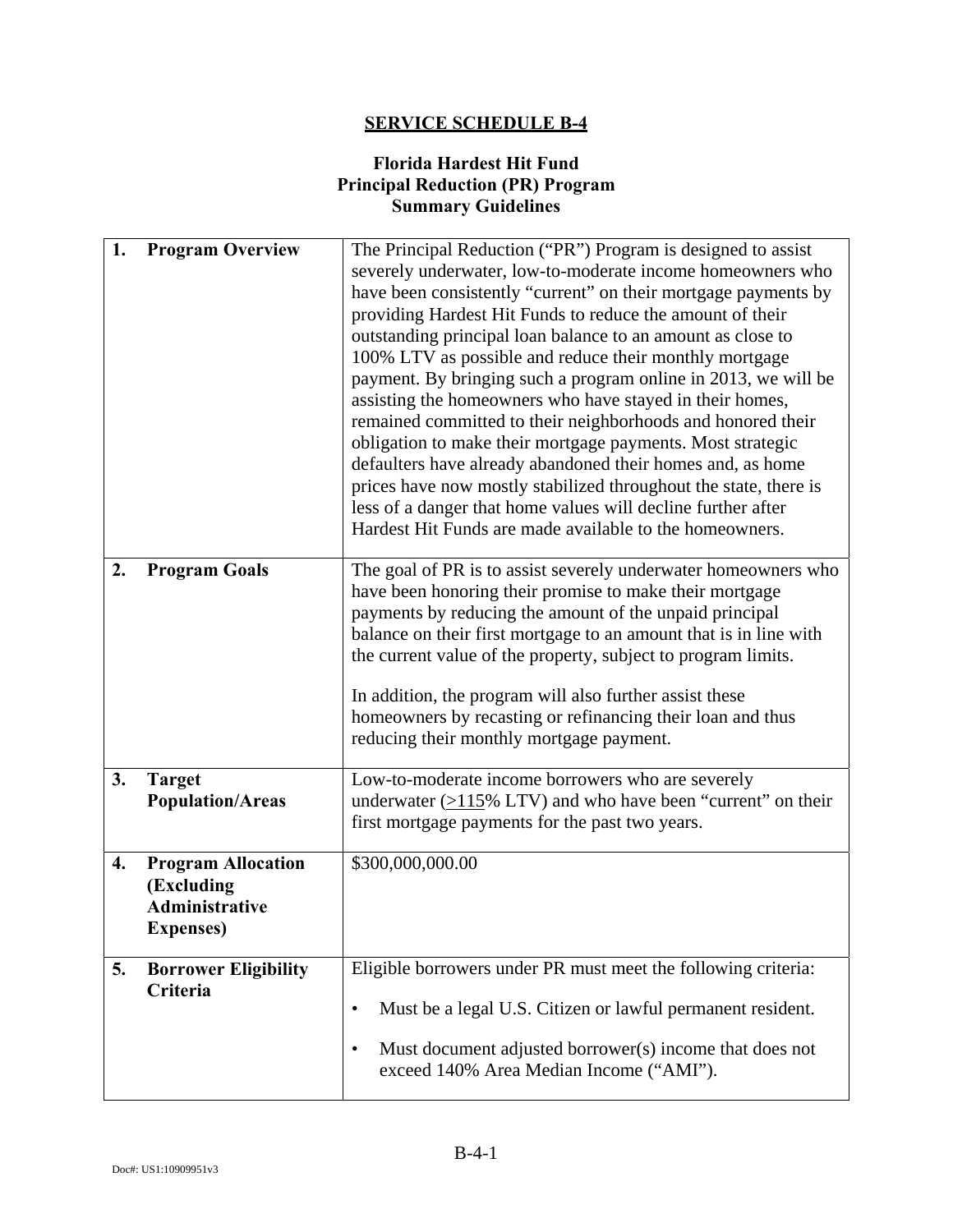|    |                                              | Must have an Unpaid Principal Balance ("UPB") on their<br>first mortgage loan that does not exceed \$350,000.<br>Must have a pre-assistance Loan-to-Value ("LTV") ratio of<br>$\bullet$<br>115% or greater.<br>Must show that they have remained "current" on their<br>payments on their first mortgage loan, meaning that they          |
|----|----------------------------------------------|------------------------------------------------------------------------------------------------------------------------------------------------------------------------------------------------------------------------------------------------------------------------------------------------------------------------------------------|
|    |                                              | cannot have been 60 days or more late on their payments<br>within the last two years.                                                                                                                                                                                                                                                    |
| 6. | Property/Loan<br><b>Eligibility Criteria</b> | Property must be the borrower's principal residence, located<br>in Florida and may not be abandoned, vacant or condemned.                                                                                                                                                                                                                |
|    |                                              | The property must be a single family home, a condominium,<br>$\bullet$<br>a townhome, a manufactured or mobile home on foundation<br>permanently affixed to real estate owned by the mortgagor,<br>or a two-four family dwelling unit of which one unit is<br>occupied by the mortgagor as their principal residence.                    |
|    |                                              | The homeowner must have acquired the property prior to<br>$\bullet$<br>January 1, 2010.                                                                                                                                                                                                                                                  |
|    |                                              | The servicer must agree to recast the borrower's first<br>٠<br>mortgage loan unless such loan is in a GNMA security (i.e. is<br>an FHA, VA or USDA-RD loan). For GNMA-secured loans,<br>the borrower is required to refinance the loan within 180<br>days from the date that the principal reduction payment is<br>made on their behalf. |
|    |                                              | The borrower's first mortgage loan must be with a regulated<br>٠<br>financial institution.                                                                                                                                                                                                                                               |
| 7. | <b>Program Exclusions</b>                    | Borrowers who have a subordinate lien that is in foreclosure.                                                                                                                                                                                                                                                                            |
|    |                                              | Borrowers with bankruptcies that have not been discharged<br>$\bullet$<br>or dismissed.                                                                                                                                                                                                                                                  |
|    |                                              | Dodd-Frank exclusion for having been convicted of a<br>٠<br>mortgage-related felony in the past ten years.                                                                                                                                                                                                                               |
| 8. | <b>Structure of Assistance</b>               | The structure of assistance will be provided as an up-front,<br>forgivable loan to eligible borrowers for up to \$50,000.00. The<br>note evidencing this mortgage loan will carry the following<br>terms:                                                                                                                                |
|    |                                              | Zero-percent (0%) interest, zero-payment loan;                                                                                                                                                                                                                                                                                           |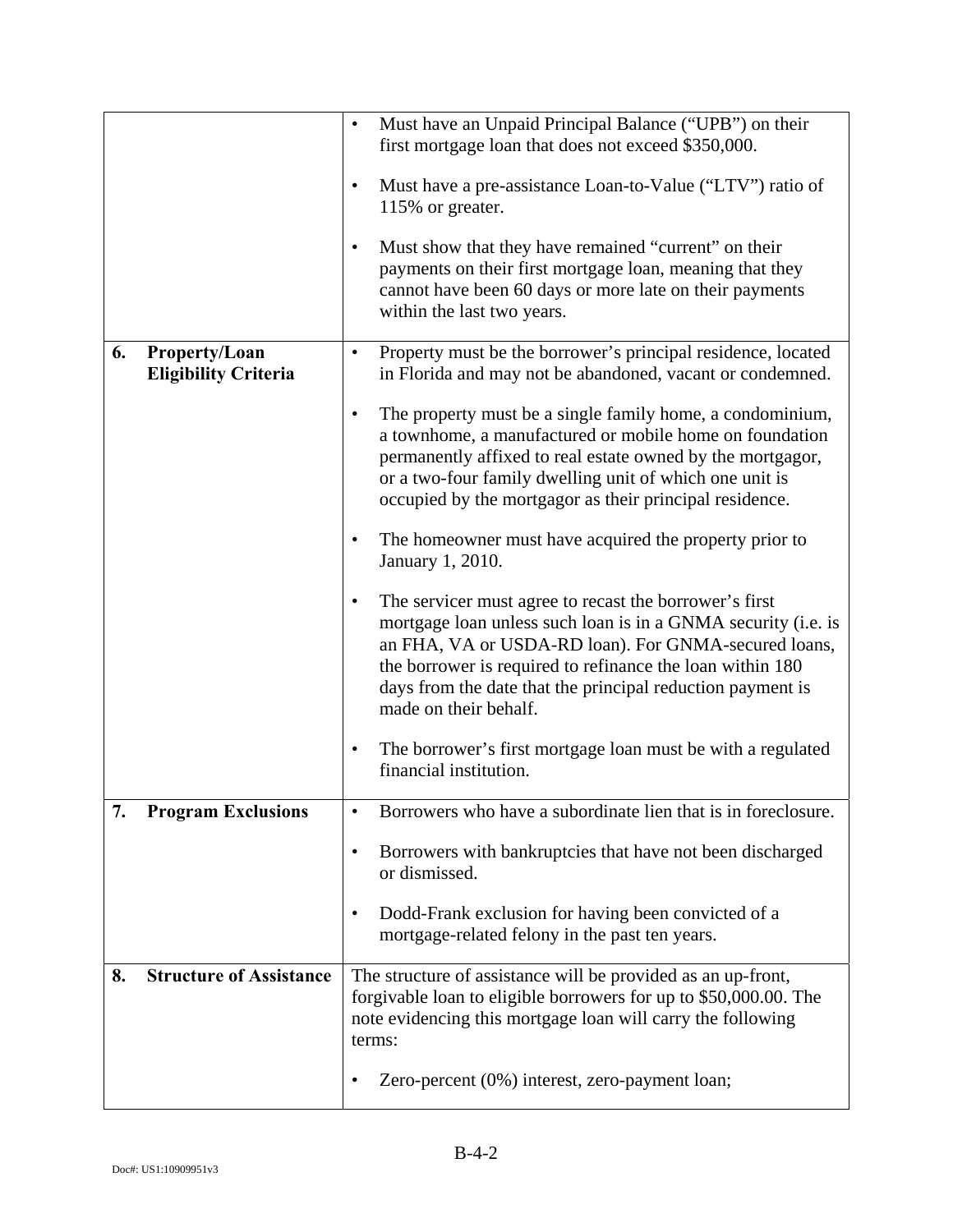|    |                                                                                 | Five-year term with a pro rata 20% for giveness of the<br>$\bullet$<br>original mortgage loan amount on each annual anniversary<br>date. The note will be forgiven on the fifth (5th) anniversary<br>date providing the borrower has satisfied all terms of the<br>loan. Exception: for GNMA-secured loans, if the borrower<br>fails to refinance the loan within 180 days from the date that<br>the principal reduction payment is made on their behalf, then<br>the loan will only be forgiven 100% at the end of the fifth<br>year (no incremental forgiveness). |
|----|---------------------------------------------------------------------------------|---------------------------------------------------------------------------------------------------------------------------------------------------------------------------------------------------------------------------------------------------------------------------------------------------------------------------------------------------------------------------------------------------------------------------------------------------------------------------------------------------------------------------------------------------------------------|
|    |                                                                                 | If a property is sold on or before the end of the five-year term,<br>the loan is "due on sale" and any net proceeds are due to satisfy<br>the amount of the loan that has not been forgiven.                                                                                                                                                                                                                                                                                                                                                                        |
|    |                                                                                 | If there are insufficient or no net proceeds available, all or a<br>portion of the note will be forgiven as not to create additional<br>hardships on the borrower/seller at the time of closing. Any loan<br>proceeds that are returned to the Program would be recycled<br>back into the Program and used to provide assistance to<br>additional homeowners for the duration of the Program in<br>accordance with the Agreement.                                                                                                                                   |
| 9. | <b>Per Household</b><br><b>Assistance</b>                                       | Up to \$50,000.00 or the amount necessary to reduce the UPB on<br>the first mortgage loan to 100% LTV, whichever is less. If the<br>borrower has received HHF assistance under any other HHF<br>program, the maximum amount of all assistance may not exceed<br>\$92,000. The minimum amount of assistance needed must equal<br>or exceed \$5,000.                                                                                                                                                                                                                  |
|    | 10. Duration of Assistance                                                      | PR assistance will be disbursed in full to the borrower's servicer<br>upon loan closing and agreement of the servicer to accept the PR<br>funds.                                                                                                                                                                                                                                                                                                                                                                                                                    |
|    | 11. Estimated Number of<br>Participating<br><b>Households</b>                   | It is anticipated that the PR Program will assist approximately<br>7,000 borrowers.                                                                                                                                                                                                                                                                                                                                                                                                                                                                                 |
|    | 12. Program<br><b>Inception/Duration</b>                                        | The PR Program will begin in August 2013 and it is projected<br>that assistance will be committed through December 31, 2020.                                                                                                                                                                                                                                                                                                                                                                                                                                        |
|    | 13. Program Interactions<br>with Other Programs<br>(e.g. other HFA<br>programs) | The PR Program will most likely not interact with Florida's<br>other current HHF programs. If the borrower has received HHF<br>assistance under any other HHF Program, the maximum amount<br>of all assistance may not exceed \$92,000.                                                                                                                                                                                                                                                                                                                             |
|    | 14. Program Interactions                                                        | None.                                                                                                                                                                                                                                                                                                                                                                                                                                                                                                                                                               |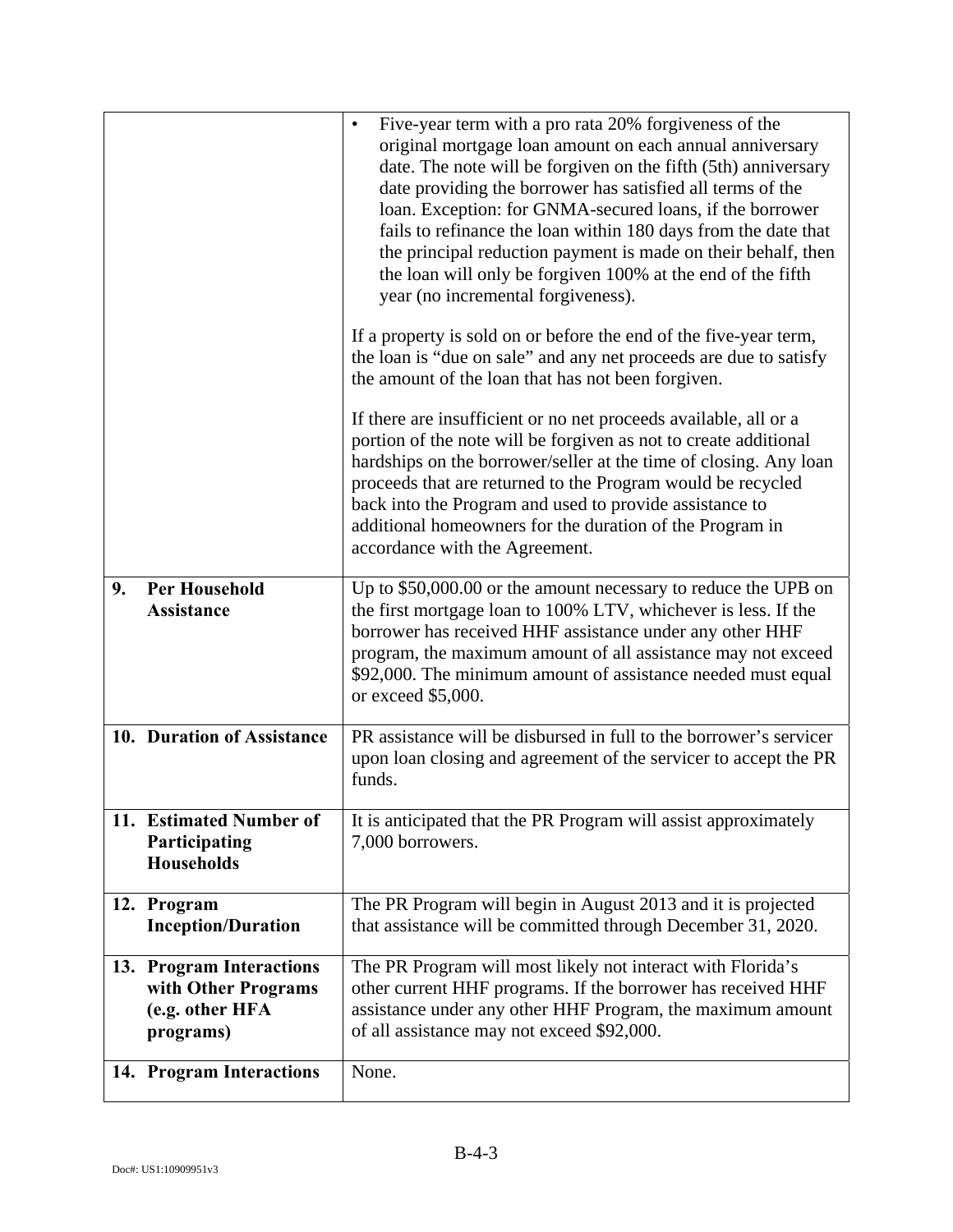| with HAMP            |                                                                  |
|----------------------|------------------------------------------------------------------|
|                      |                                                                  |
| 15. Program Leverage | Servicers will be required to recast a borrower's first mortgage |
| with Other Financial | loan, except if the loan is in a GNMA security (i.e. FHA, VA or  |
| <b>Resources</b>     | USDA-RD loans). Borrowers with GNMA-secured loans will be        |
|                      | required to execute a streamline (or equivalent) refinance to    |
|                      | receive the benefit of incremental forgiveness of the HHF loan.  |
|                      | Both the recast and the refinance will result in a lower monthly |
|                      | mortgage payment for the borrower.                               |
|                      |                                                                  |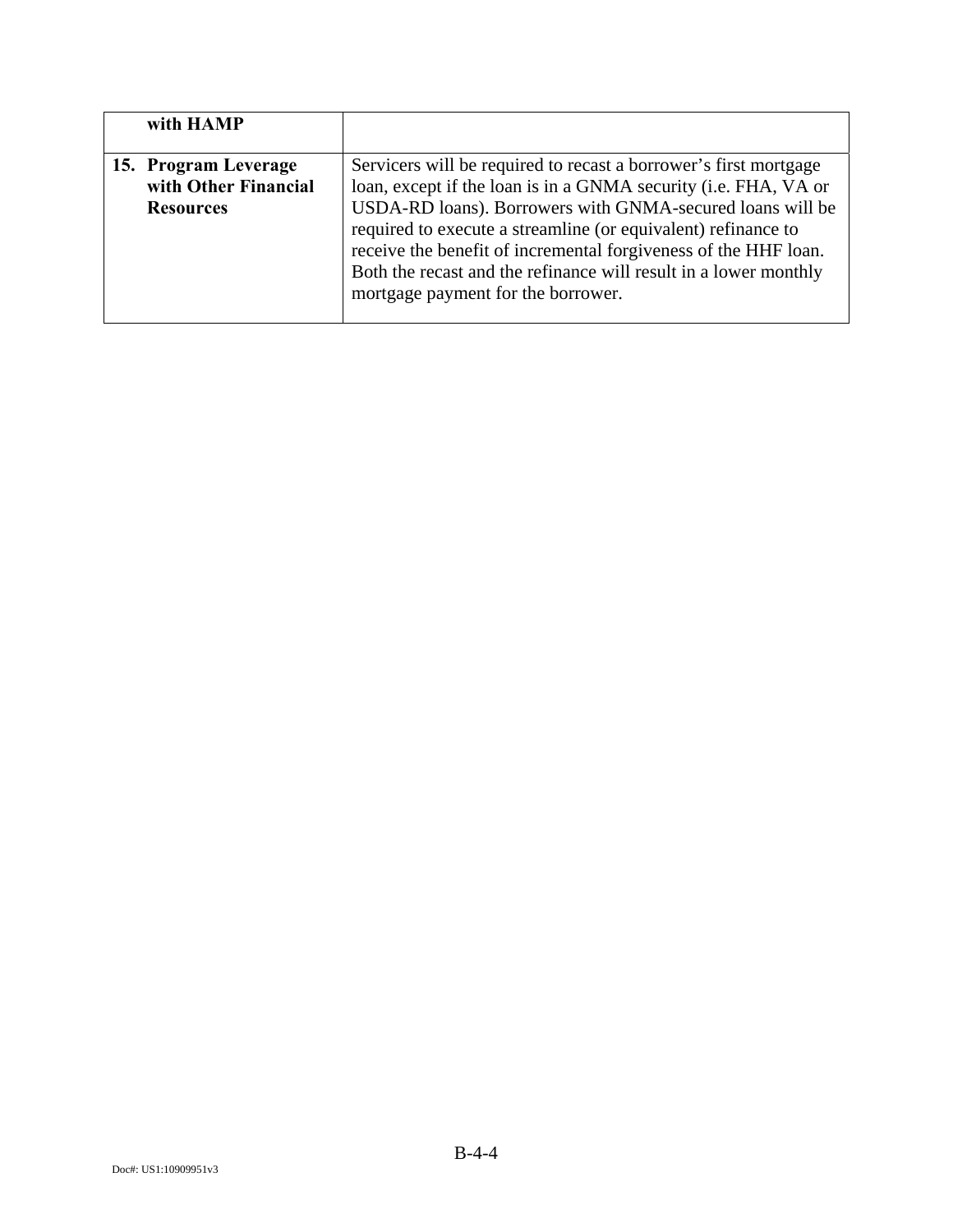## **Florida Hardest Hit Fund Elderly Mortgage Assistance Program (Elmore) Summary Guidelines**

| 1. | <b>Program Overview</b>                                                               | The Elderly Mortgage Assistance Program ("Elmore") is<br>designed to assist senior homeowners in Florida who are facing<br>foreclosure due to the inability to pay their property taxes,<br>homeowners' insurance and homeowners' and/or condo<br>association dues ("Property Charges") now that the senior<br>homeowners have been paid all the equity that they were due<br>under the terms of their Home Equity Conversion Mortgage<br>(HECM), as well as other types of "Reverse Mortgages". |
|----|---------------------------------------------------------------------------------------|--------------------------------------------------------------------------------------------------------------------------------------------------------------------------------------------------------------------------------------------------------------------------------------------------------------------------------------------------------------------------------------------------------------------------------------------------------------------------------------------------|
|    |                                                                                       | The Florida Housing Finance Corporation ("Florida Housing")<br>will use HHF funds to provide an up-front, forgivable loan to<br>eligible borrowers to be used to (i) repay the amounts advanced<br>on their behalf by their mortgage loan servicer, including<br>Property Charges and (ii) pay the anticipated amount of<br>upcoming Property Charges for a set period of time or until they<br>recover from the hardship.                                                                       |
| 2. | <b>Program Goals</b>                                                                  | The goal of the Elmore Program is to help senior homeowners<br>remain in their homes.                                                                                                                                                                                                                                                                                                                                                                                                            |
| 3. | <b>Target</b><br><b>Population/Areas</b>                                              | Low-to-moderate income senior Reverse Mortgage borrowers<br>who have suffered a hardship that has resulted in the inability to<br>repay the amounts advanced on their behalf by their mortgage<br>loan servicer for the payment of Property Charges.                                                                                                                                                                                                                                             |
| 4. | <b>Program Allocation</b><br>(Excluding<br><b>Administrative</b><br><b>Expenses</b> ) | \$40,000,000.00                                                                                                                                                                                                                                                                                                                                                                                                                                                                                  |
| 5. | <b>Borrower Eligibility</b><br>Criteria                                               | Eligible borrowers under Elmore must meet the following<br>criteria:                                                                                                                                                                                                                                                                                                                                                                                                                             |
|    |                                                                                       | Must be a legal U.S. Citizen or lawful permanent resident.<br>Must document adjusted borrower(s) income that does not<br>$\bullet$<br>exceed 140% Area Median Income ("AMI").<br>Must have suffered a hardship that has resulted in the<br>٠<br>inability to repay the amounts advanced on their behalf by<br>their mortgage loan servicer for the payment of Property                                                                                                                           |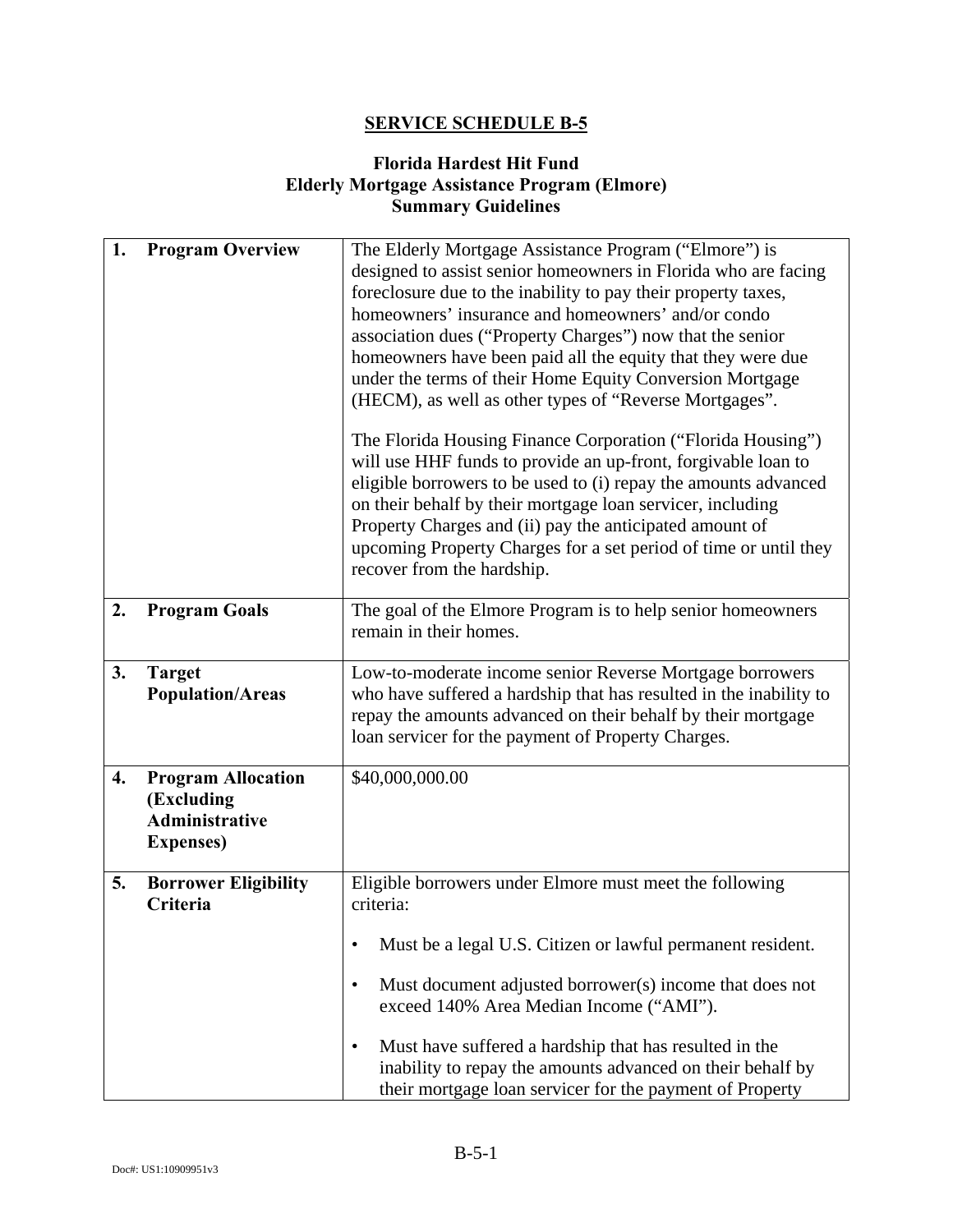|                                                    | Charges. Such hardships may include:                                                                                                                                                                                                                                                                        |
|----------------------------------------------------|-------------------------------------------------------------------------------------------------------------------------------------------------------------------------------------------------------------------------------------------------------------------------------------------------------------|
|                                                    | Medical expenses;<br>$\bigcirc$                                                                                                                                                                                                                                                                             |
|                                                    | Home repairs for systems or appliances or due to a<br>$\bigcirc$<br>natural disaster (fire, hurricane, etc.);                                                                                                                                                                                               |
|                                                    | Reduction in household income;<br>$\bigcirc$                                                                                                                                                                                                                                                                |
|                                                    | Unemployment or underemployment;<br>$\bigcirc$                                                                                                                                                                                                                                                              |
|                                                    | Divorce;<br>$\bigcirc$                                                                                                                                                                                                                                                                                      |
|                                                    | Disability and the resulting expenses for specialized<br>$\bigcirc$<br>equipment, care or retrofitting for the home; and                                                                                                                                                                                    |
|                                                    | Victimization by burglary, fraud or financial<br>$\bigcirc$<br>exploitation.                                                                                                                                                                                                                                |
|                                                    | Must show a reasonable likelihood of recovering from the<br>٠<br>hardship so as to afford the Property Charges on an ongoing<br>basis using methods of analysis specified in the program<br>guidelines.                                                                                                     |
| 6.<br>Property/Loan<br><b>Eligibility Criteria</b> | Property must be the borrower's principal residence, located<br>$\bullet$<br>in Florida and may not be abandoned, vacant or condemned.                                                                                                                                                                      |
|                                                    | The property must be currently subject to a reverse mortgage.<br>٠                                                                                                                                                                                                                                          |
|                                                    | The borrower's Reverse Mortgage must be serviced by a<br>$\bullet$<br>HUD-approved HECM servicer or a regulated financial<br>institution.                                                                                                                                                                   |
| 7.<br><b>Program Exclusions</b>                    | Borrowers who have a subordinate lien that is in foreclosure                                                                                                                                                                                                                                                |
|                                                    | Borrowers with bankruptcies that have not been discharged<br>٠<br>or dismissed.                                                                                                                                                                                                                             |
|                                                    | Dodd-Frank exclusion for having been convicted of a<br>$\bullet$<br>mortgage-related felony in the past ten years.                                                                                                                                                                                          |
| <b>Structure of Assistance</b><br>8.               | The structure of assistance will be provided as an up-front,<br>forgivable loan to eligible borrowers for up to \$50,000<br>depending upon individual circumstances. The note evidencing<br>the subordinate mortgage loan will carry the following terms:<br>Zero-percent (0%) interest, zero-payment loan; |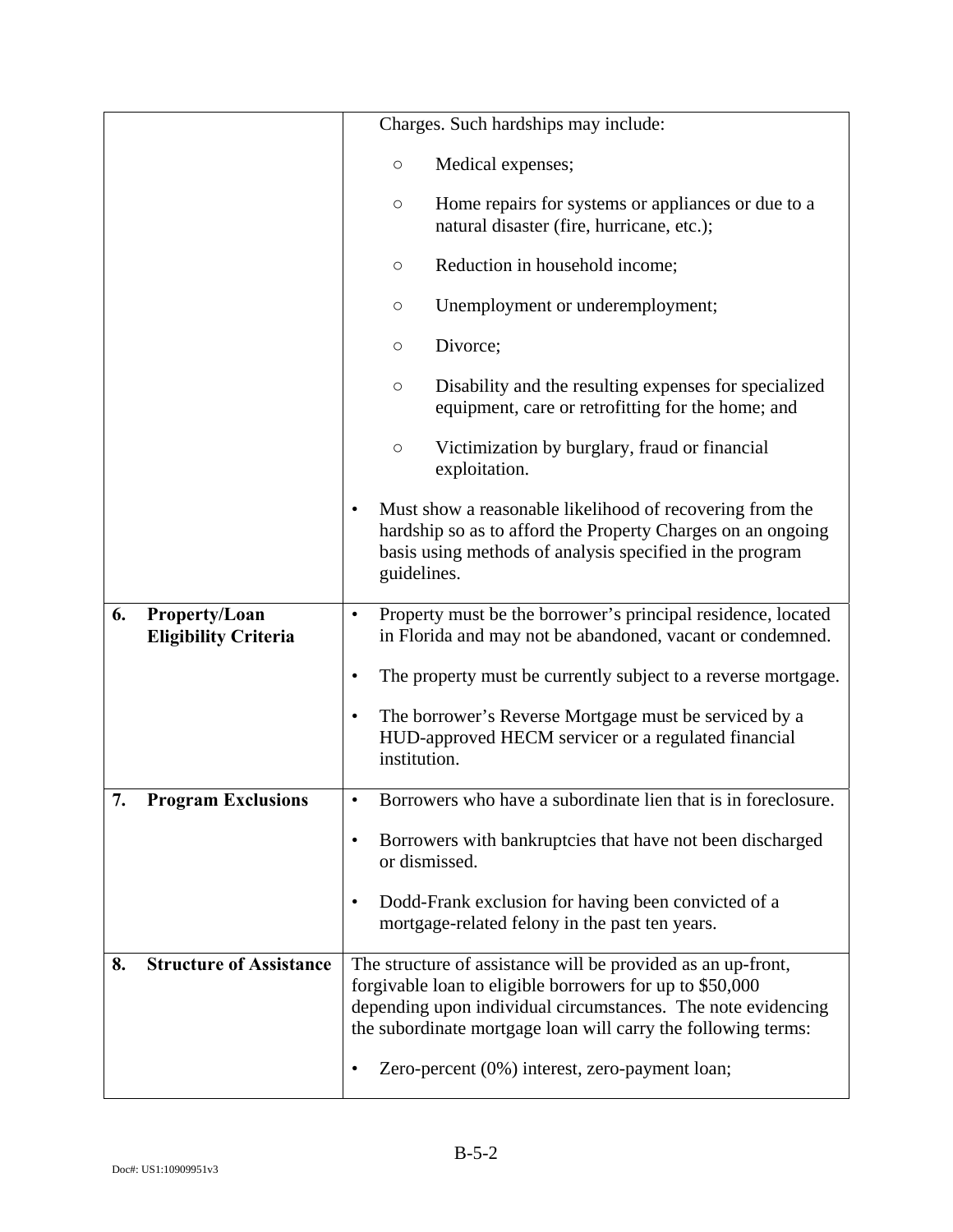|    |                                                                                 | Two-year term with a pro rata 50% forgiveness of the<br>$\bullet$<br>original mortgage loan amount on each annual anniversary<br>date. The note will be forgiven on the second (2nd)<br>anniversary date providing the borrower has satisfied all<br>terms of the loan.<br>If a property is sold on or before the end of the two-year term,<br>the loan is "due on sale" and any net proceeds are due to satisfy<br>the amount of the loan that has not been forgiven.<br>If there are insufficient or no net proceeds available, all or a<br>portion of the note will be forgiven so as not to create additional<br>hardships on the borrower/seller at the time of closing. Any loan<br>proceeds that are returned to the Program would be recycled<br>back into the Program and used to provide assistance to<br>additional homeowners for the duration of the Program in<br>accordance with the Agreement. |
|----|---------------------------------------------------------------------------------|----------------------------------------------------------------------------------------------------------------------------------------------------------------------------------------------------------------------------------------------------------------------------------------------------------------------------------------------------------------------------------------------------------------------------------------------------------------------------------------------------------------------------------------------------------------------------------------------------------------------------------------------------------------------------------------------------------------------------------------------------------------------------------------------------------------------------------------------------------------------------------------------------------------|
| 9. | <b>Per Household</b><br><b>Assistance</b>                                       | The lesser of \$50,000 or the amount necessary to (i) repay the<br>amounts advanced on the borrower's behalf by its mortgage loan<br>servicer, including Property Charges and (ii) pay anticipated<br>Property Charges for up to twelve (12) months or until recovery<br>from the hardship. If the borrower has received HHF assistance<br>under any other HHF program, the maximum amount of all<br>assistance may not exceed \$92,000.                                                                                                                                                                                                                                                                                                                                                                                                                                                                       |
|    | 10. Duration of Assistance                                                      | Assistance will be disbursed in full to the borrower's servicer<br>upon loan closing and agreement of the servicer to accept the<br>HHF funds.                                                                                                                                                                                                                                                                                                                                                                                                                                                                                                                                                                                                                                                                                                                                                                 |
|    | 11. Estimated Number of<br>Participating<br><b>Households</b>                   | It is anticipated that the Elmore Program will assist<br>Approximately 2,200 senior borrowers in Florida who are<br>delinquent under the terms of their reverse mortgage.                                                                                                                                                                                                                                                                                                                                                                                                                                                                                                                                                                                                                                                                                                                                      |
|    | 12. Program<br><b>Inception/Duration</b>                                        | The Elmore Program will begin in October 2013 and it is<br>projected that assistance will be committed through December<br>31, 2020.                                                                                                                                                                                                                                                                                                                                                                                                                                                                                                                                                                                                                                                                                                                                                                           |
|    | 13. Program Interactions<br>with Other Programs<br>(e.g. other HFA<br>programs) | The Elmore Program will most likely not interact with Florida's<br>other current HHF programs. Elmore does interact with the U.S.<br>Department of Housing and Urban Development's (HUD) Home<br>Equity Conversion Mortgage (HECM) Program and will provide<br>funding to eligible Non-Borrowing Spouses as detailed in HUD<br>Mortgagee Letter 2014-07 and any subsequent Mortgagee<br>Letters or amendments                                                                                                                                                                                                                                                                                                                                                                                                                                                                                                  |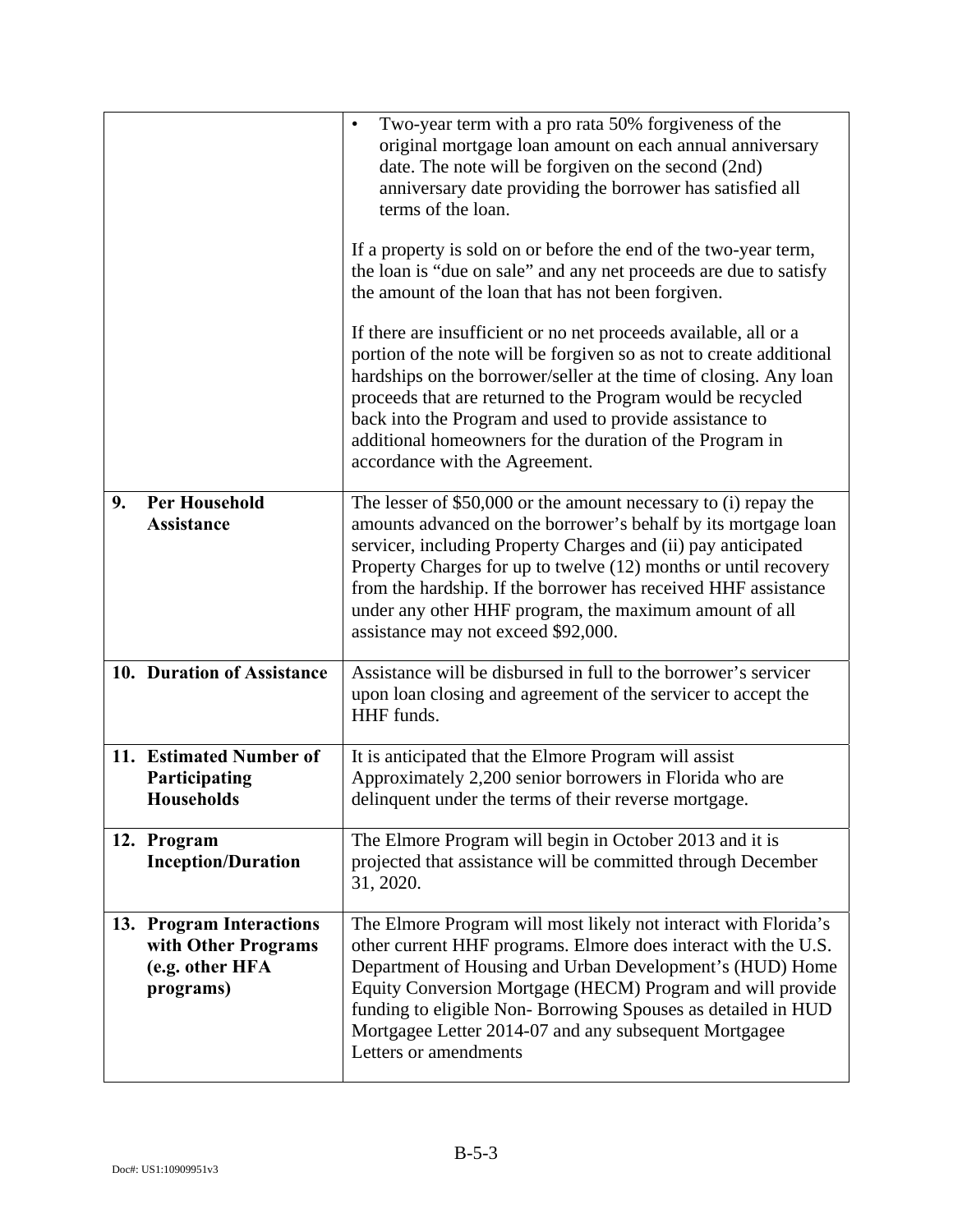| 14. Program Interactions<br>with HAMP                            | None.                                                                                                                                                                                                                                                                                                                                                                                                                                                                                                                                                                                                                                                                                                                     |
|------------------------------------------------------------------|---------------------------------------------------------------------------------------------------------------------------------------------------------------------------------------------------------------------------------------------------------------------------------------------------------------------------------------------------------------------------------------------------------------------------------------------------------------------------------------------------------------------------------------------------------------------------------------------------------------------------------------------------------------------------------------------------------------------------|
| 15. Program Leverage<br>with Other Financial<br><b>Resources</b> | FHFC is partnering with the Florida Department of Elder<br>Affairs, local Area Agencies on Aging, Fannie Mae, the National<br>Council on Aging, and others to coordinate the reinstatement that<br>is being done through the Elmore Program with other available<br>resources. Specifically, senior homeowners will be screened for<br>eligibility for other assistance, such as assistance with the costs<br>of food and medicine, to free up income that may be used<br>towards future property tax and homeowners' insurance bills.<br>This "benefits check-up" will show whether there is a reasonable<br>likelihood that the senior homeowners will be able to afford their<br>Property Charges on an ongoing basis. |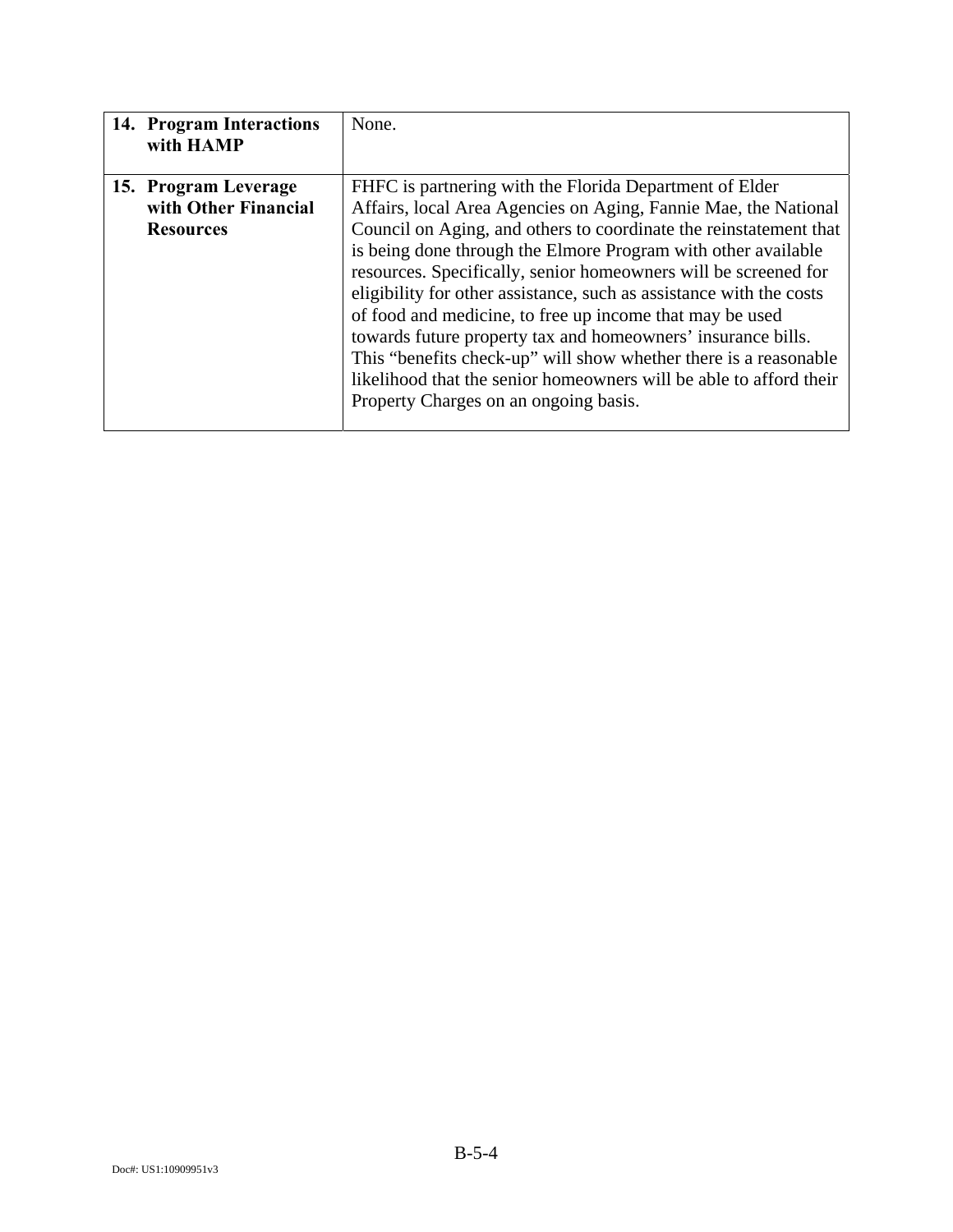## **Florida Hardest Hit Fund Down Payment Assistance Program Summary Guidelines**

|    | 1. Program Overview                                                               | The Down Payment Assistance ("DPA") Program will<br>provide an incentive to qualified homebuyers to<br>purchase a primary residence in targeted areas in<br>Florida. Providing incentives to qualified homebuyers<br>in housing markets that have been hardest hit by serious<br>delinquency, negative equity, distressed sales, and<br>foreclosures will strengthen demand in those areas,<br>stabilize housing prices and prevent future foreclosures.<br>This Program will initially be offered as a pilot that<br>includes five Florida counties.                                                                                                                                                                         |
|----|-----------------------------------------------------------------------------------|-------------------------------------------------------------------------------------------------------------------------------------------------------------------------------------------------------------------------------------------------------------------------------------------------------------------------------------------------------------------------------------------------------------------------------------------------------------------------------------------------------------------------------------------------------------------------------------------------------------------------------------------------------------------------------------------------------------------------------|
|    | 2. Program Goals                                                                  | The goal of the DPA Program is to help homeowners<br>avoid foreclosure by assisting in the stabilization of<br>housing prices in targeted areas.<br>Florida will identify meaningful indicators that will<br>enable them to track and quantify the DPA Program's<br>impact in the targeted areas.                                                                                                                                                                                                                                                                                                                                                                                                                             |
| 3. | <b>Target Population/Areas</b>                                                    | Targeted areas will be identified in the DPA Program<br>Guide and consist of the following counties: Duval,<br>Hillsborough, Orange, Brevard, Volusia, Clay, Osceola,<br>Pinellas, Polk, St. Lucie and Pasco ("Targeted Area").<br>For the Targeted Area, Florida Housing evaluated five<br>housing market distress indicators across all sixty-seven<br>Florida counties— seriously delinquent mortgage loans,<br>negative equity, short sales, REO sales, and<br>foreclosures-as well as loan origination volume.<br>Targeted counties exceed the statewide rate in at least<br>four out of the five distressed housing market<br>indicators, and a minimum threshold origination volume<br>was achieved in these counties. |
|    | 4. Program Allocation<br>(Excluding<br><b>Administrative</b><br><b>Expenses</b> ) | \$188,436,884                                                                                                                                                                                                                                                                                                                                                                                                                                                                                                                                                                                                                                                                                                                 |
|    | <b>5. Borrower Eligibility</b><br>Criteria                                        | Eligible borrowers must qualify for and meet all<br>requirements of a Florida HFA Homebuyer Loan<br>Program first mortgage loan originated through a                                                                                                                                                                                                                                                                                                                                                                                                                                                                                                                                                                          |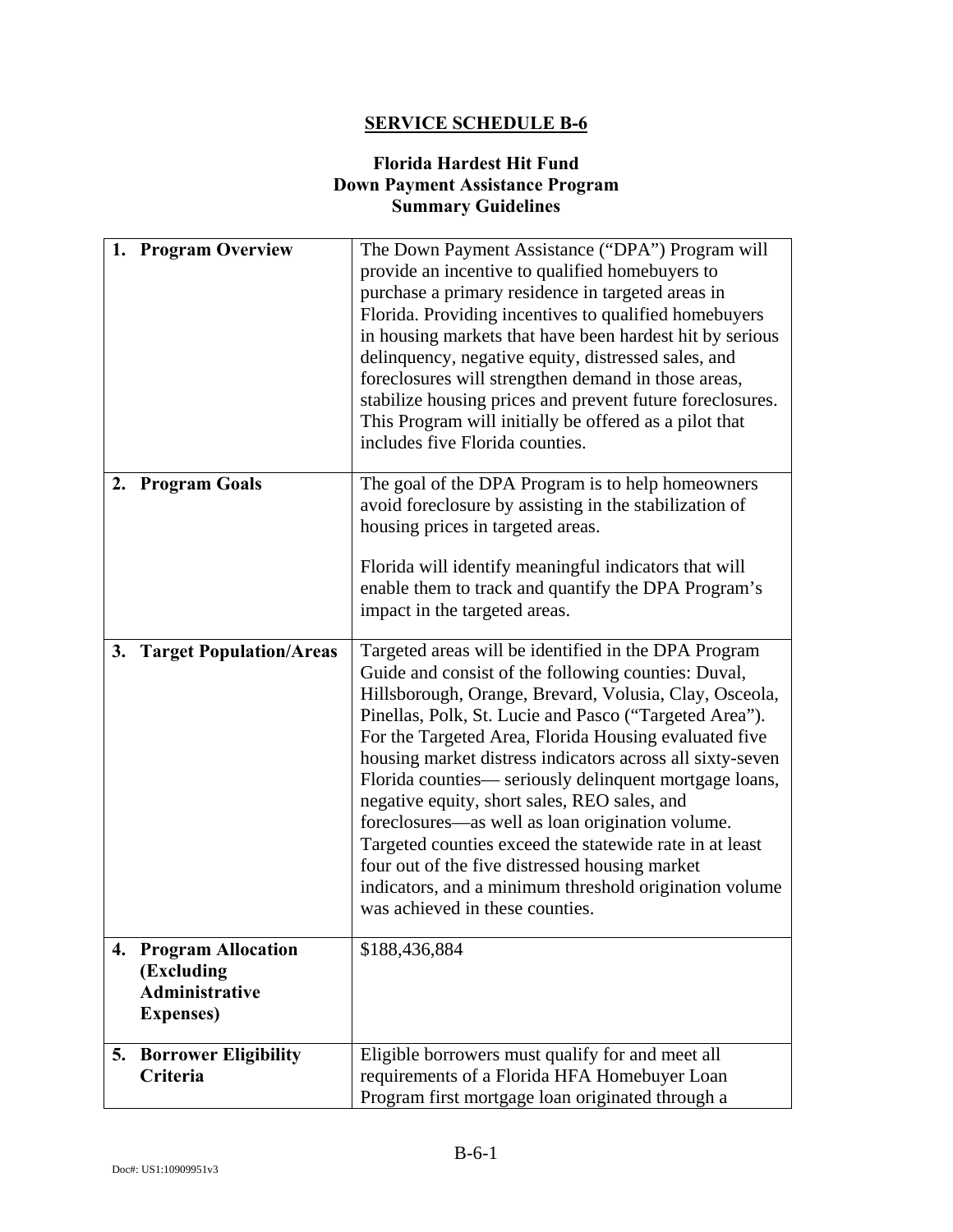|                                                    | participating lender. Allowable first mortgage loans are<br>30-year, fixed-rate loans from the Federal Housing<br>Administration (FHA), Veterans Administration (VA),<br>U.S. Department of Agriculture – Rural Development<br>(RD), Fannie Mae and Freddie Mac. Eligible borrowers<br>must also meet the following criteria:                                                     |
|----------------------------------------------------|-----------------------------------------------------------------------------------------------------------------------------------------------------------------------------------------------------------------------------------------------------------------------------------------------------------------------------------------------------------------------------------|
|                                                    | Must meet income limits that do not exceed 140%<br>$\bullet$<br>of the Area Median Income ("AMI"), as specified in<br>the DPA Program Guide.                                                                                                                                                                                                                                      |
|                                                    | Borrowers must be First-Time Homebuyers. For<br>٠<br>purposes of the DPA Program, a First-Time<br>Homebuyer is someone who has not had an<br>ownership interest in their primary residence in the<br>past three years, unless qualifying under a Veteran's<br>Exception or purchasing a home in a Federally<br>Designated Targeted Area as specified in the DPA<br>Program Guide. |
|                                                    | First-Time Homebuyers, unless qualifying under a<br>٠<br>Veteran's Exception or those who are exempt by<br>purchasing a home in a Federally Designated<br>Targeted Area as specified in the DPA Program<br>Guide, must complete a DPA Program-approved<br>pre-purchase homebuyer education course.                                                                                |
|                                                    | Borrowers must be a legal U.S. citizen or lawful<br>$\bullet$<br>permanent resident or otherwise meet the applicable<br>Agency (FHA, VA, USDA-RD) or GSE (Fannie<br>Mae or Freddie Mac) requirements.                                                                                                                                                                             |
|                                                    | Borrowers must be able to provide a Dodd-Frank<br>affidavit as specified in the DPA Program Guide.                                                                                                                                                                                                                                                                                |
|                                                    | Borrowers must be credit-worthy and meet<br>minimum FICO scores and maximum debt-to-<br>income (DTI) ratios as specified in the DPA<br>Program Guide.                                                                                                                                                                                                                             |
| <b>Property/Loan Eligibility</b><br>6.<br>Criteria | The property must be a single-family home, a<br>$\bullet$<br>condominium unit, a townhome, a manufactured or<br>mobile home on foundation permanently affixed to<br>real estate owned by the borrower, or a two-four<br>family dwelling unit of which one unit is to be<br>occupied by the mortgagor as his or her principal                                                      |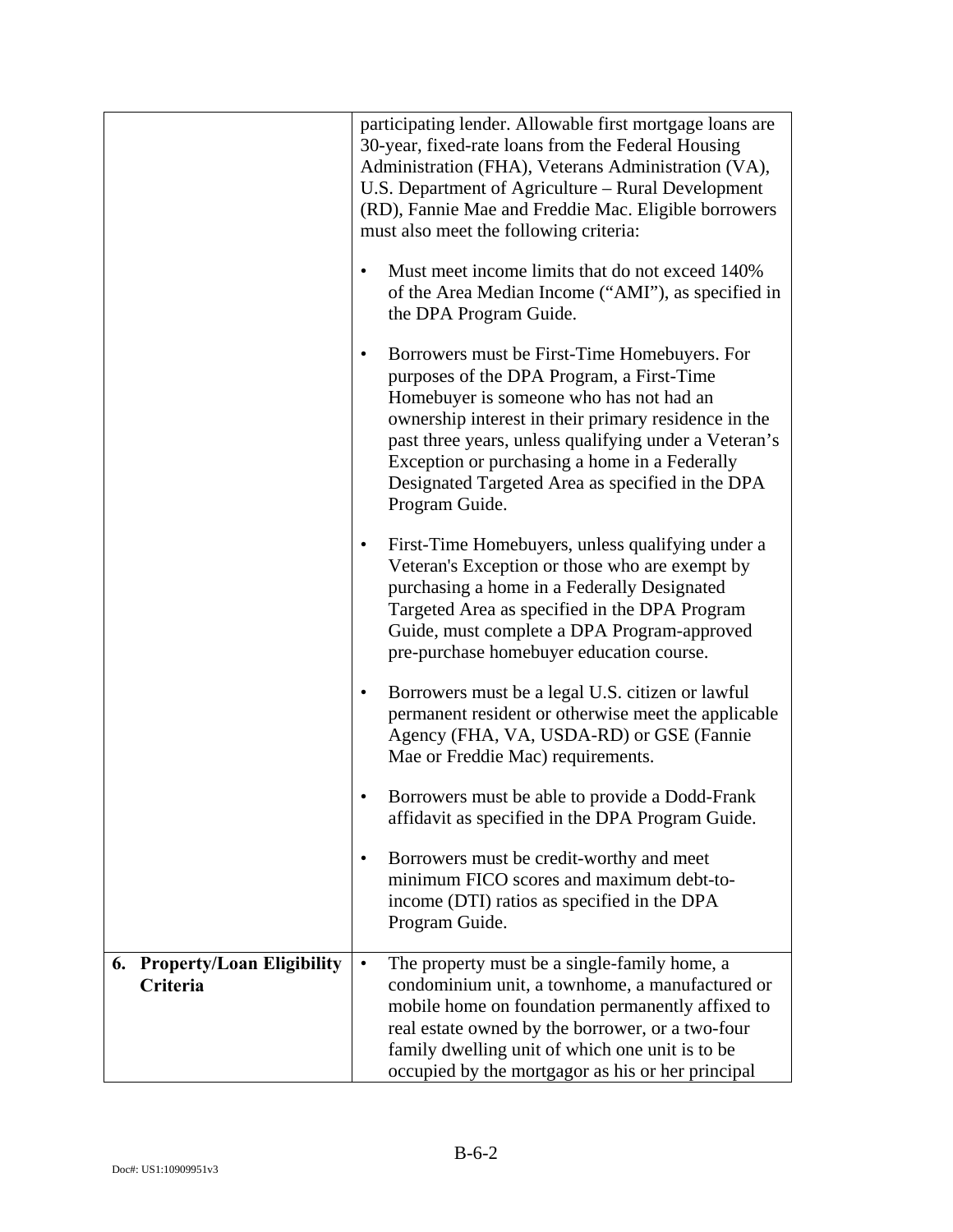|                            | residence.                                                                                                                                                                                                                                                                                                                                                                                                                                                                                                                                                                         |
|----------------------------|------------------------------------------------------------------------------------------------------------------------------------------------------------------------------------------------------------------------------------------------------------------------------------------------------------------------------------------------------------------------------------------------------------------------------------------------------------------------------------------------------------------------------------------------------------------------------------|
|                            | Must be the borrower's primary residence.<br>$\bullet$                                                                                                                                                                                                                                                                                                                                                                                                                                                                                                                             |
|                            | Property must be located in a Targeted Area.<br>$\bullet$                                                                                                                                                                                                                                                                                                                                                                                                                                                                                                                          |
|                            | Property must meet Florida HFA Homebuyer Loan<br>$\bullet$<br>Program purchase price limits as specified in the<br>DPA Program Guide.                                                                                                                                                                                                                                                                                                                                                                                                                                              |
|                            | Meet all applicable Agency (FHA, VA, USDA-RD)<br>$\bullet$<br>or GSE (Fannie Mae & Freddie Mac) underwriting<br>guidelines.                                                                                                                                                                                                                                                                                                                                                                                                                                                        |
| 7. Program Exclusions      | Borrowers, properties and loans not meeting DPA<br>$\bullet$<br>Program eligibility requirements as specified in the<br>DPA Program Guide or Agency/GSE underwriting<br>criteria.                                                                                                                                                                                                                                                                                                                                                                                                  |
|                            | Dodd-Frank exclusion for having been convicted of<br>$\bullet$<br>a mortgage-related felony in the past ten years.                                                                                                                                                                                                                                                                                                                                                                                                                                                                 |
| 8. Structure of Assistance | Down payment assistance, including reasonable and<br>customary closing costs, will be made available to<br>homeowners in the form of a zero-percent $(0\%)$ interest,<br>non-recourse, forgivable second mortgage loan with a<br>five-year term. This loan will be evidenced by a note<br>and mortgage in favor of Florida Housing. The second<br>mortgage will be forgivable at the rate of 20% per year<br>over the five year term of the loan. Florida Housing<br>reserves the right to resubordinate the second mortgage<br>as further detailed in the DPA Program Guide.      |
|                            | If the borrower sells the home during any part of the<br>loan term, the remaining principal balance will be due<br>to Florida Housing in the event there are sufficient<br>equity proceeds from the sale. If there is not enough<br>equity in the home to repay the entire amount due,<br>Florida Housing will forgive the excess portion or all of<br>the remaining principal balance. Any loans repaid will<br>be recycled back into the Program and used to provide<br>assistance to additional homeowners for the duration of<br>the Program in accordance with the Agreement. |
| <b>Per Household</b><br>9. | \$15,000                                                                                                                                                                                                                                                                                                                                                                                                                                                                                                                                                                           |
| <b>Assistance</b>          |                                                                                                                                                                                                                                                                                                                                                                                                                                                                                                                                                                                    |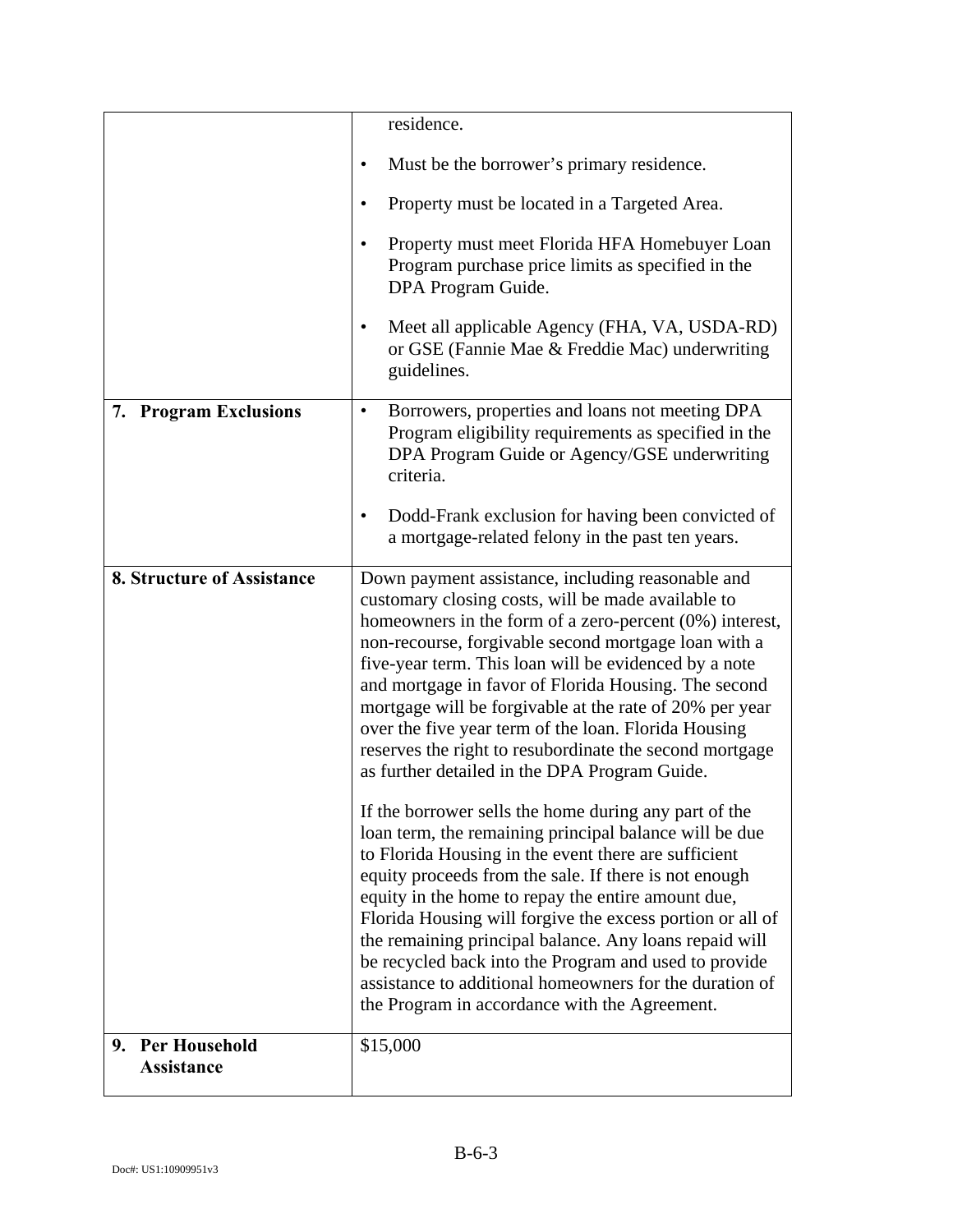| 10. Duration of Assistance                                                      | DPA Program funds will be used to reimburse<br>participating lenders who table fund the loan at closing<br>once it is determined that all DPA Program<br>requirements have been met.                                                                                                                                                                                                                                 |
|---------------------------------------------------------------------------------|----------------------------------------------------------------------------------------------------------------------------------------------------------------------------------------------------------------------------------------------------------------------------------------------------------------------------------------------------------------------------------------------------------------------|
| 11. Estimated Number of<br><b>Participating Households</b>                      | It is anticipated that the DPA Program will assist<br>approximately 12,000 borrowers.                                                                                                                                                                                                                                                                                                                                |
| 12. Program<br><b>Inception/Duration</b>                                        | The DPA Program will begin in 2015 and it is projected<br>that assistance will be committed through 2020.                                                                                                                                                                                                                                                                                                            |
| 13. Program Interactions<br>with Other Programs<br>(e.g. other HFA<br>programs) | The DPA Program will take advantage of an existing<br>infrastructure of participating lenders who are already<br>actively originating both first mortgage and down<br>payment assistance loans as part of Florida's current<br>HFA Homebuyer Loan Programs. If the borrower has<br>received HHF assistance under any other HHF program,<br>the maximum amount of all assistance may not exceed<br>\$92,000.          |
| <b>14. Program Interactions</b><br>with HAMP                                    | None.                                                                                                                                                                                                                                                                                                                                                                                                                |
| 15. Program Leverage with<br><b>Other Financial</b><br><b>Resources</b>         | Florida HFA Homebuyer Loan Programs often use tax-<br>exempt bonds as a source of funding for the<br>accompanying first mortgage loans. In addition, funds<br>may be leveraged by our lenders using additional<br>subsidy programs such as State Housing Initiative<br>Partnership (SHIP) Funds, Federal Home Loan Bank<br>down payment assistance, Neighborhood Stabilization<br>Program (NSP) Funds or HOME funds. |